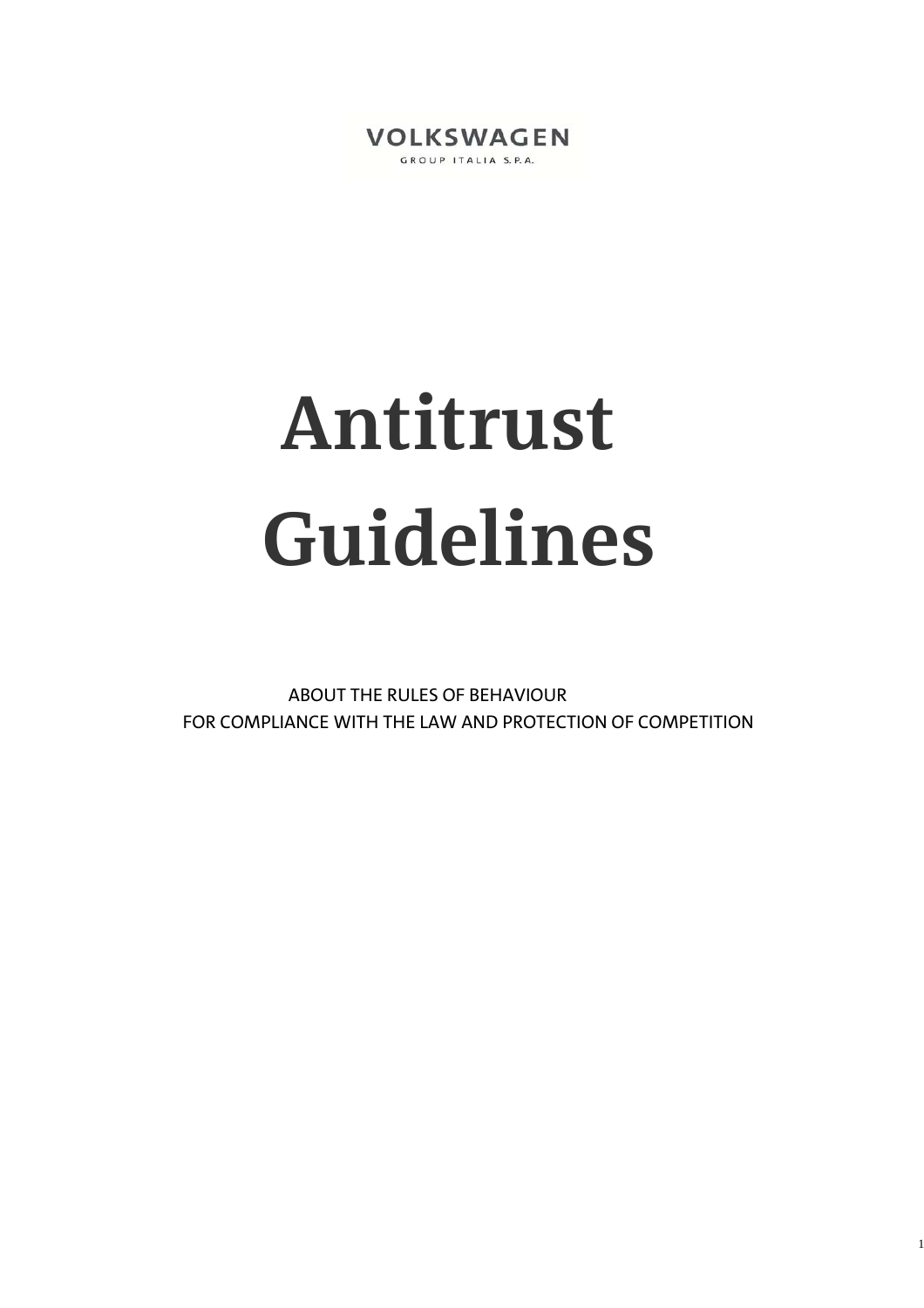*In its mission VGI respects rigorously the principles of open market economy and free competition in order to increase the competitiveness of Italian and European industry.* 

*The safeguard and respect of principles of competition are part of VGI' strategy in order to increase the presence on the market offering professionalism and more competitive services.* 

*This, for the interest of our clients, commercial partners and employees since the free competition means the offer of better products and services in better conditions. Therefore, the success in our business can and must be reached in full compliance with laws for the protection of competition.* 

2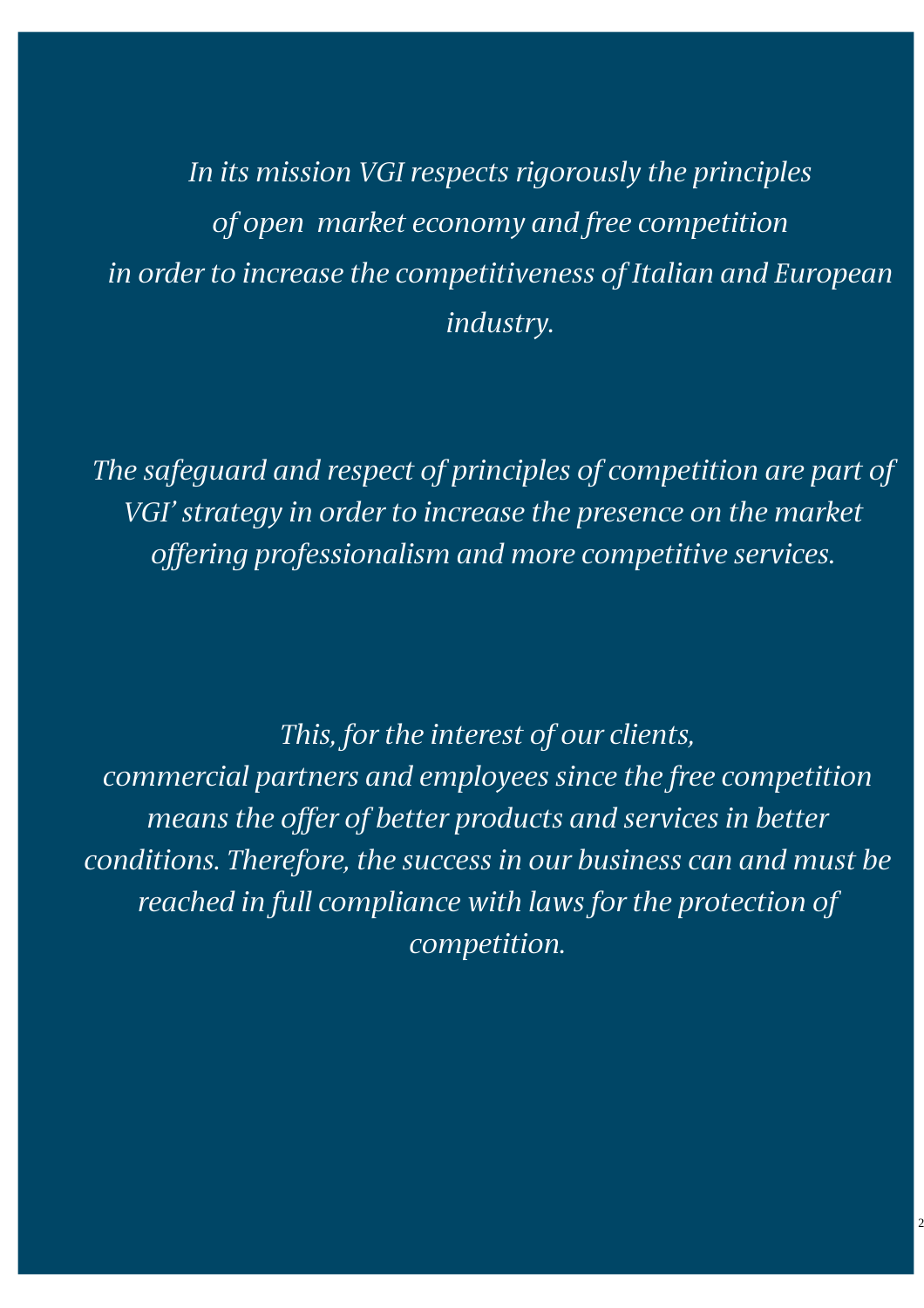The Antitrust Guidelines ensure that the fundamental values of the Group about the compliance with the rules for the protection of competition, are clearly defined for constructing a base element of the corporate culture and a standard behavior for the whole staff of the Group in the execution of the own activity.

The Antitrust Guidelines contain principles and behavior rules of Volkswagen Group about protection of competition. They are intended to illustrate, in easy and accessible way, the contents of the laws about the protection of competition and supply a practical information about how face concrete situations that can cause potential breach of antitrust law.

The Antitrust Guidelines have been defined considering the activity area in which is higher the risk that possible breaches of the law of the protection of competition happen in order to carefully prevent and valuate, in case, from legal point of view.

The Antitrust Guidelines provide exclusively a minimum standard about free and loyal competition, reflecting the best existing practice. However, they don't cover all the possible relevant cases or all the applicable laws in antitrust subject.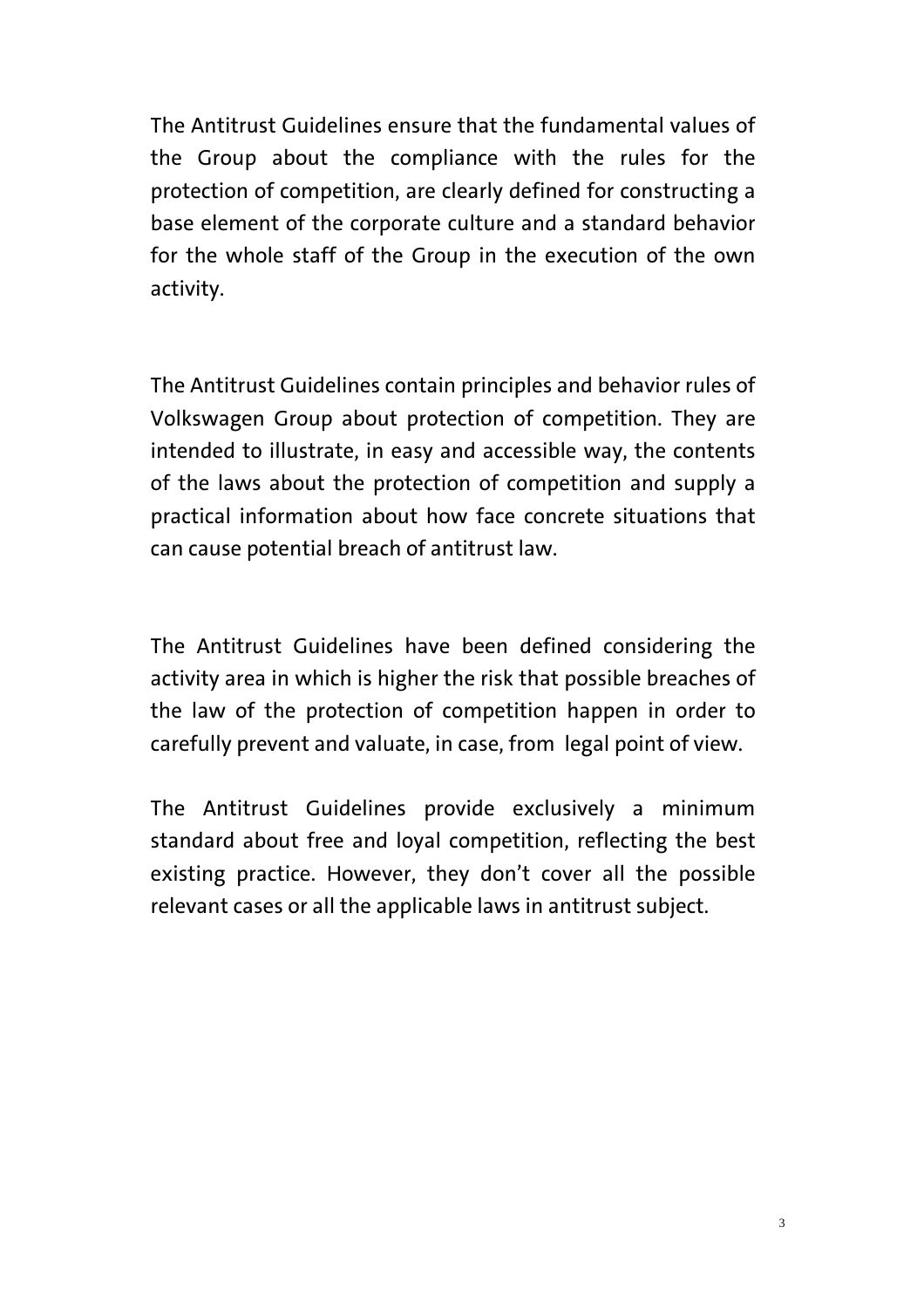# **INDEX**

| 2. LIABILITY AND CONSEQUENCES OF BREACH IN ANTITRUST MATTER  6 |  |
|----------------------------------------------------------------|--|
|                                                                |  |
|                                                                |  |
|                                                                |  |
|                                                                |  |
|                                                                |  |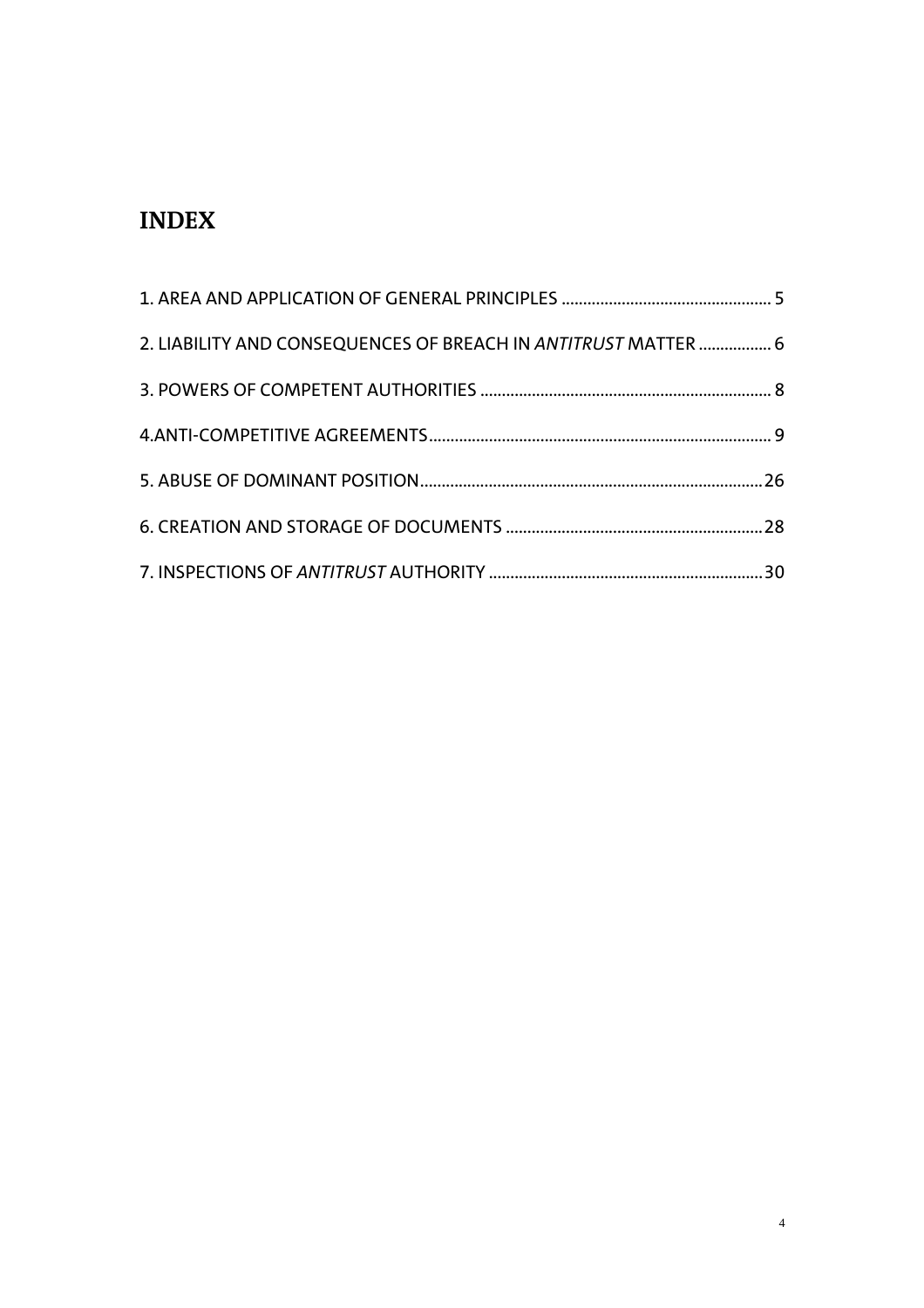#### **1. AREA AND APPLICATION OF GENERAL PRINCIPLES**

These Guidelines are directed to the all administrators, staff, collaborators and all the subjects that operate in the interest of VGI – defined in the Ethical Code as receivers – and they are referred to every commercial relationship with VGI about any product or service. The Guidelines are **binding for the behavior of the administrators, staff, collaborators and receivers.** For this reason, VGI has decided to assume the following commitments about the spread, application and updating of Antitrust Guidelines.

- ensure the timely **disclosure** of the Antitrust Guidelines, making them easily accessible to all receivers implementing proper programs of training of the own staff;
- ensure the periodic **review** and of the updating of the Antitrust Guidelines in order to adapt them to the development of the markets, social sensibility, environmental conditions and applicable laws;
- introduce proper instruments of **support** for providing clarifications about the interpretation and implementation of the provisions;
- provide elaboration of proper **fines** system in order to penalise any and incentives to collaboration for the full compliance of them;
- adopt proper **procedures** to report, investigate and management of any breaches;
- ensure **privacy** of identity and professional **protection** of the reporter of any breaches, except the legal obligations;
- **check** periodically the respect and compliance of Antitrust Guidelines;

The relations between VGI and other companies of Volkswagen Group in principle don't fall into the application area of the provisions regarding the protection of competition.

These Guidelines don't applied, therefore, to this agreements/relations. However, it is preferable to consult always the legal function before to conclude an agreement that could contain an anti-competitive restriction with a company not entirely owned by a company of Volkswagen Group.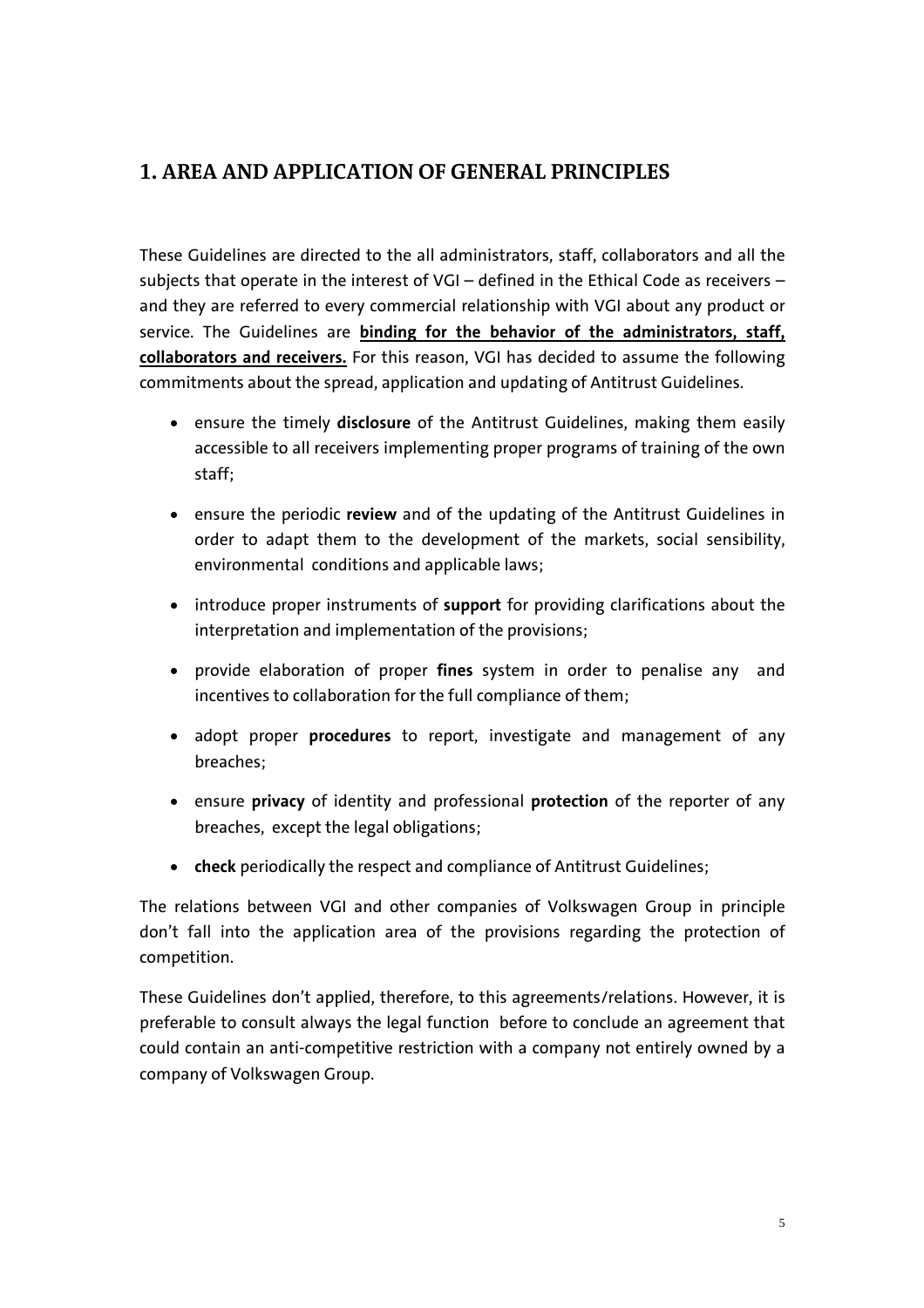# **2. LIABILITY AND CONSEQUENCES OF BREACHES IN ANTITRUST MATTER**

It will not be tolerated breaches of law which protects competition. The non - compliance with antitrust laws could expose Volkswagen Group and its employees to:

- serious **reputational risks**,
- huge **fines** by antitrust authorities,
- **damages** request by third parties, included clients or competitors, and
- significant **payments and investment of time** of the management for the preparation of proper defenses.

The contractual provisions made in breach of the antitrust law can furthermore easily be declared **invalid and/or inapplicable** and potentially can cause the invalidity of the entire contract.

Moreover, the anti-competitive practices for their nature cause inefficiencies and limit the innovation, braking the VGI's capacity to respond efficiency to the market developments and to the new competitors increasingly aggressive.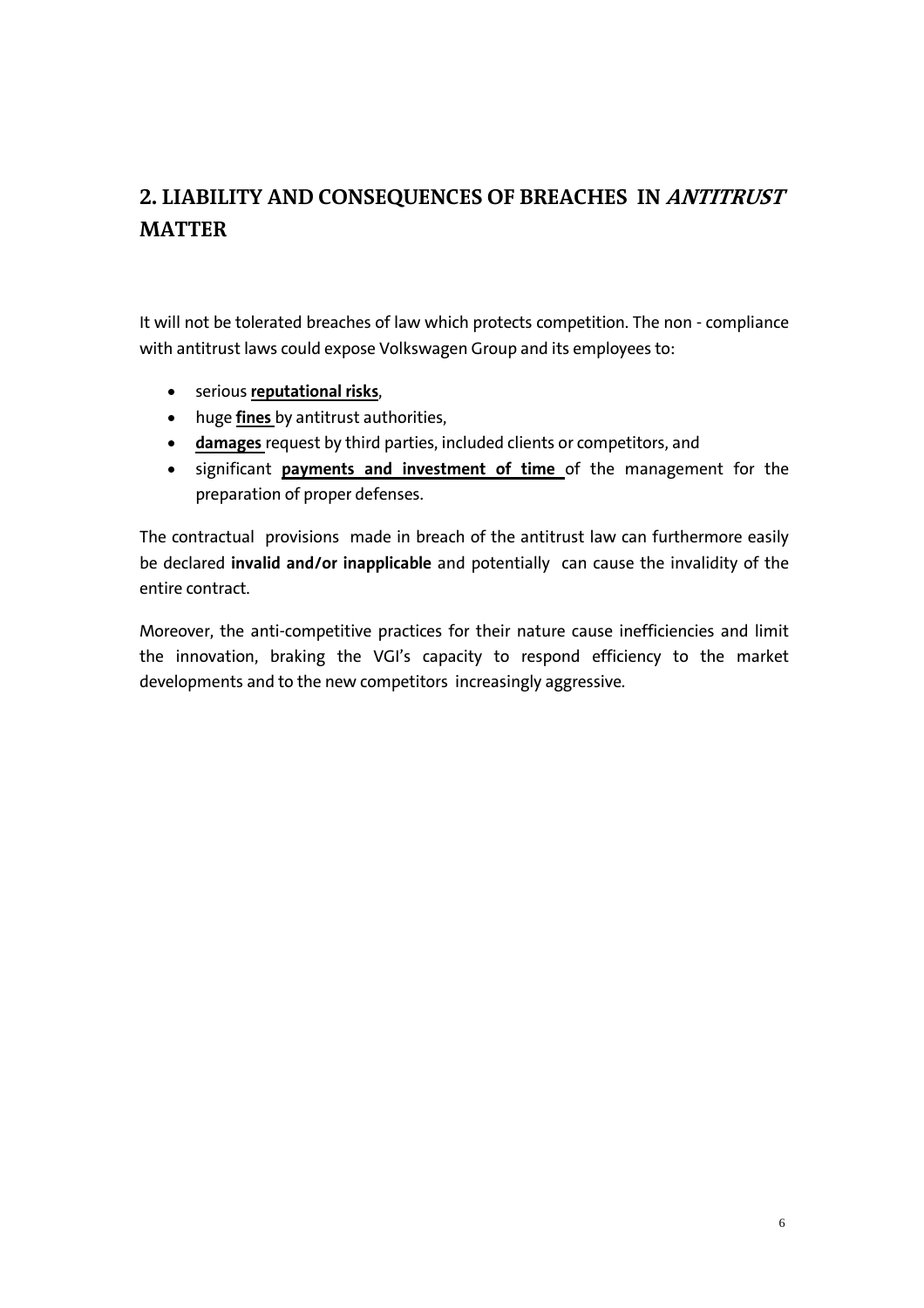The justification "I didn't know it was unlawful" will be not considered as excuse by VGI and by Antitrust Authorities.

It is necessary being careful and ask clarifications rather than presume that a determinate behavior is lawful.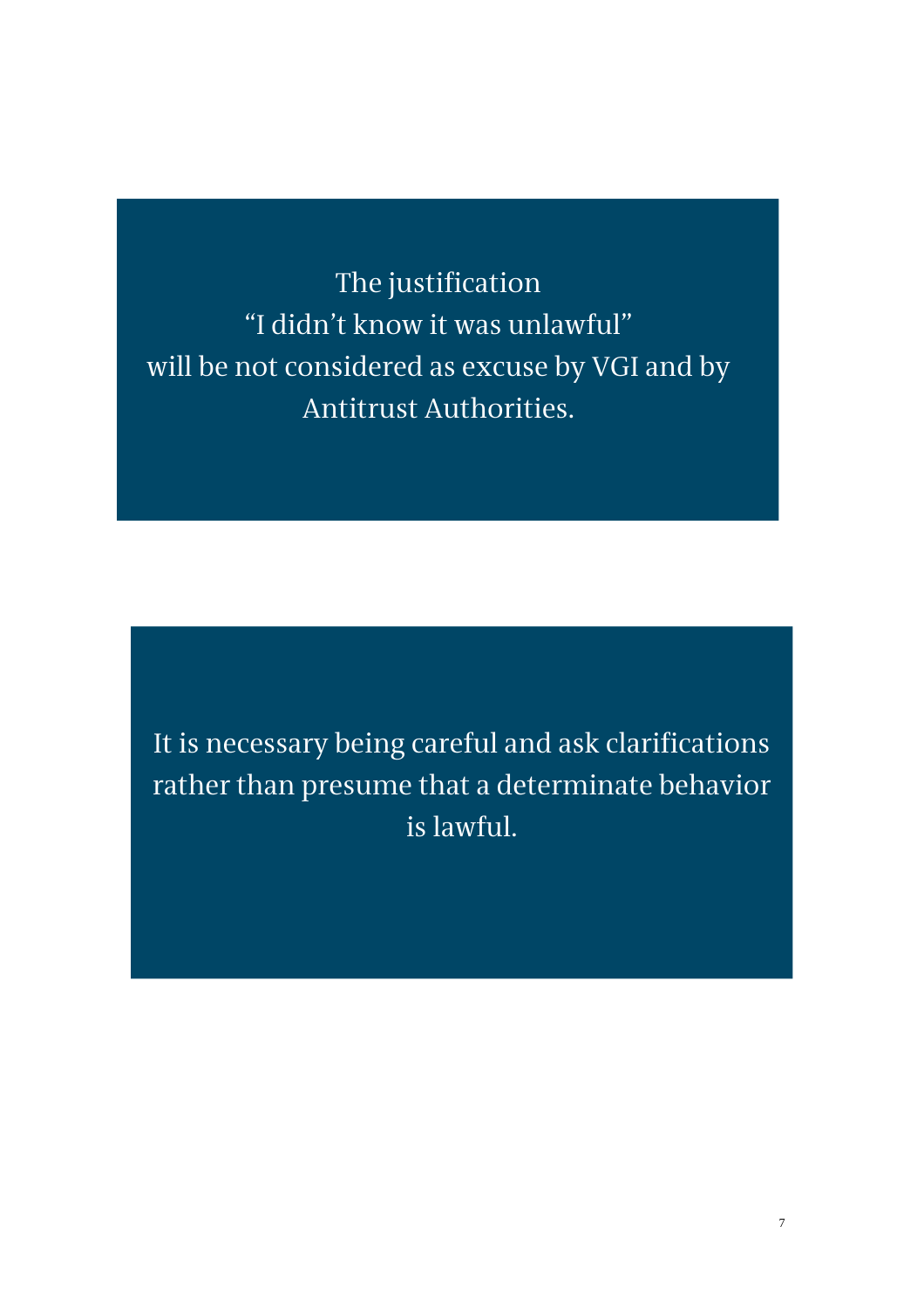## **3. POWERS OF COMPETENT AUTHORITIES**

The companies which operate in Italy are subject to two levels of law for protecting competition:

- The rules of Treaty on the Functioning of the European Union (**TFUE**) applicable by European Commission (**CE**), by Italian Antitrust Authority (**AGCM**). It is primarily about provisions which forbid agreements and anti-competitive practices and dominant position abuse;
- the rules of the Italian antitrust law, which have quite similar content to the European ones.

Both CE and AGCM are in charge of investigate and punish the violation of that rules. The officers of both authorities have the power of:

- **appear without notice** at the seats of the Companies (in some cases also in private domicile)
- **inspect and copy** documents or electronic files
- **ask information** also in private interview with individual employees

If the antitrust authority establish with own decision that a determinate behavior made by the company violates the laws which protect the competition, they can impose a **fine for a value up to 10% of the consolidated turnover of the Group** of the company interested. The CE has also the power to ask to the recipient company of the measure the adoption of **structural or behavioral changings** considered necessary to eliminate the obstacles to the free competition.

In some Countries as the United States of America the anti-competitive behavior, also if it is made abroad, is a **crime punished with jail.** A similar risk there is also in Italy in case of anti-competitive agreement in the participation of public tender.

A company responsible of violation the laws which protect the competition can also be subjected to **compensation damages actions** by the competitors or consumers.

Therefore, all the contracts or agreements in contrast with laws which protect competition are **null.**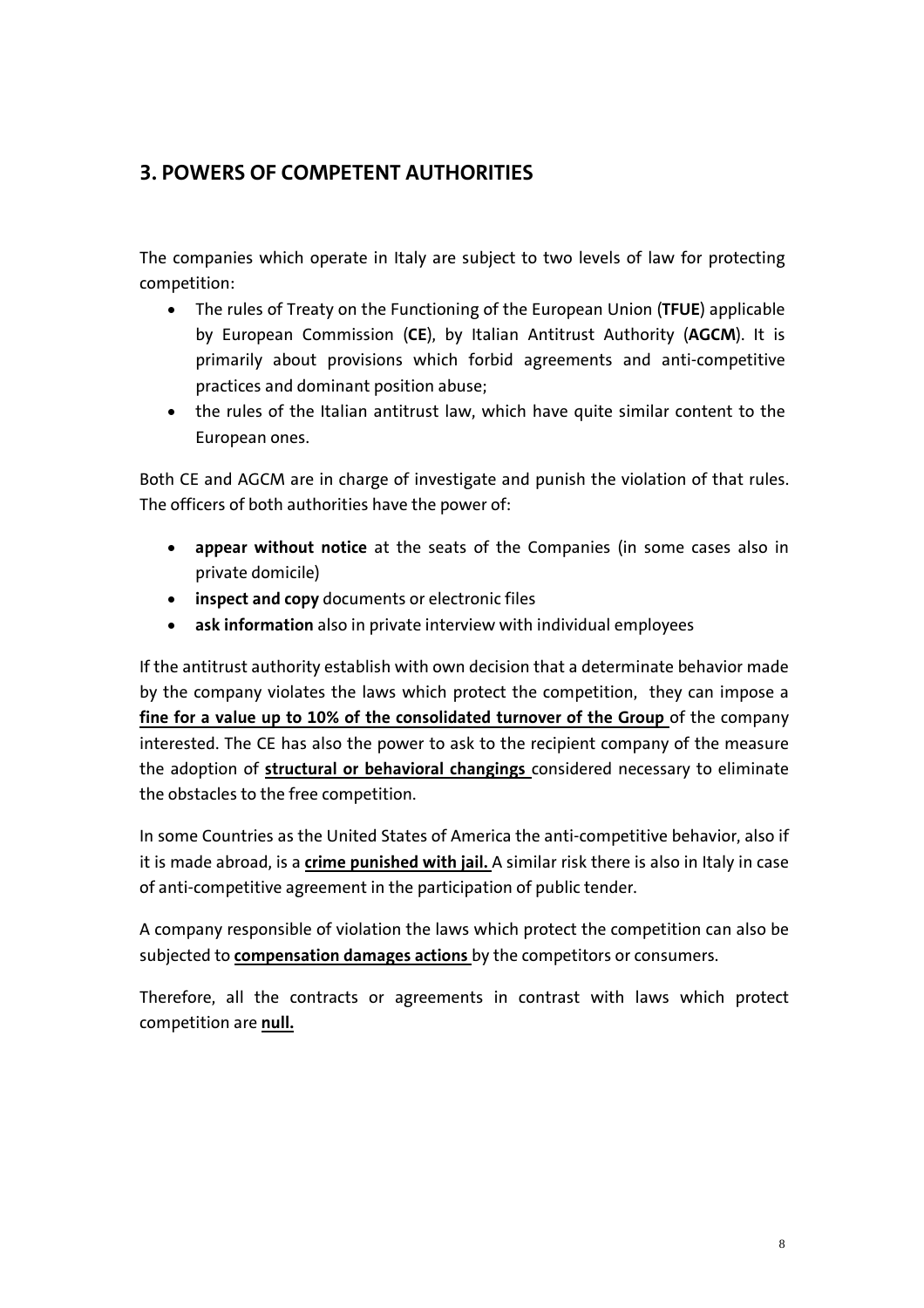# **The anti-competition agreements**

The law which protects competition forbids all the practices which determinate or can determinate a reduction of a company decision-making autonomy (also through the access to the reserved information), avoiding, shrinking or faking the competition. In order to not violate the law which protect competition, the companies of the VGI Group have to, in any moment, define and pursue their own commercial politic in autonomy from the competitors that there are on the market, operating exclusively according their own strategic and commercial choices.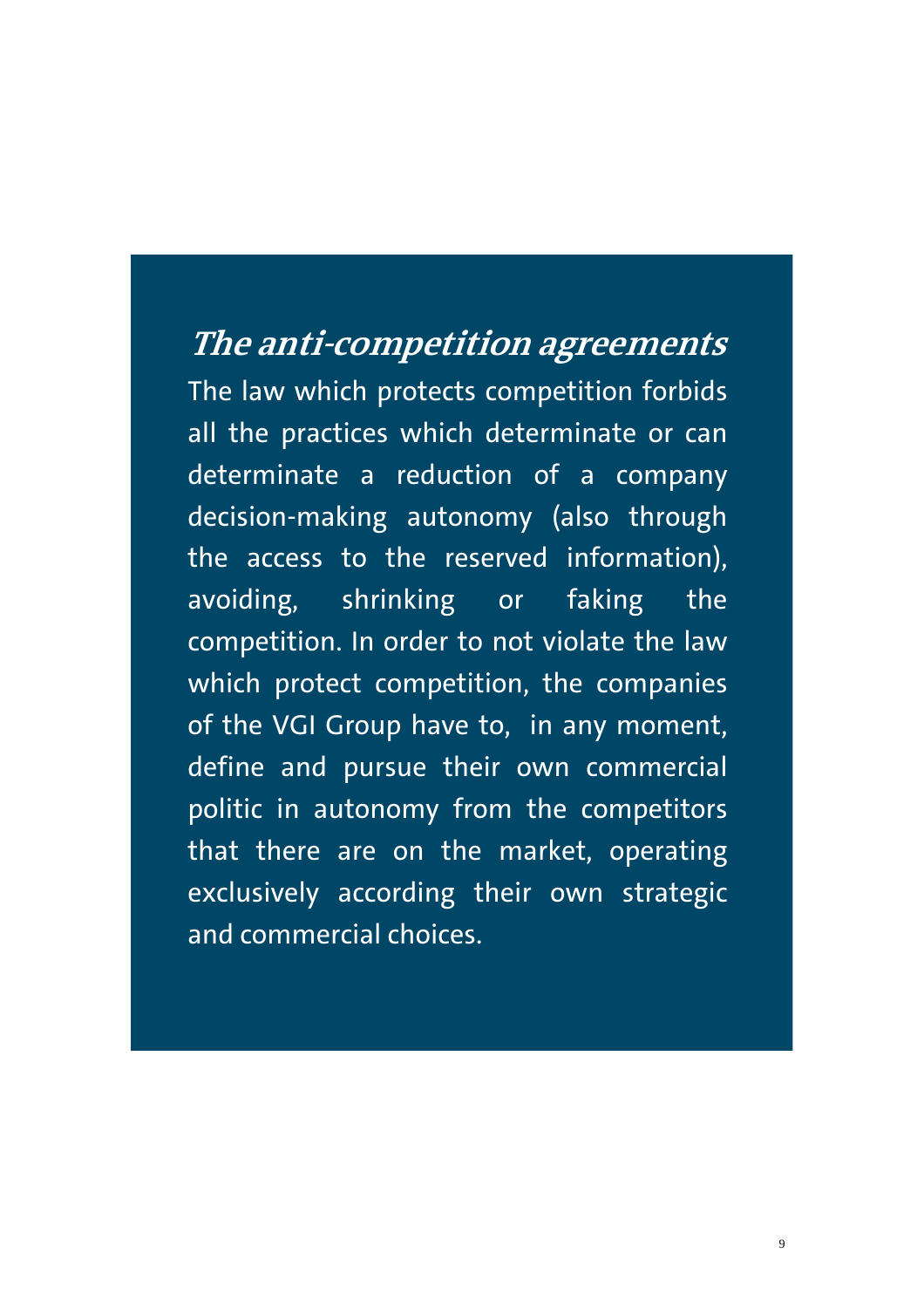#### **4. ANTI-COMPETITIVE AGREEMENTS**

The law which protects the competition forbids the agreements or practices agreed between the companies that don't belong to the same Group, which have the effect or also the aim or the abstract eligibility to obstacle or limit the free competition.

- The **anti-competitive agreement** can have the written or oral form, explicit or implicit, formal or informal nature. These agreements can be illicit **also if, in fact, they are never applied.** Therefore, it is legally irrelevant, for the assessment of infringement, the fact that the interested companies have or not taken advantage by the agreement.
- Also the **agreed practices,** namely parallel behaviors resulting by an aware as regard tacit coordination between the parties, are forbidden.

In particular, the limitations to the competition can be classified in two categories: "vertical restrictions" and "horizontal restrictions".

The **horizontal restrictions** are made by agreements or agreed practices restrictive of competition among the companies that operate on the same level of the production/sales chain (e.g. cars manufacturers).

The **vertical restrictions** are agreements or agreed practices made by the company active in different levels of the production/sale chain (e.g. cars manufacturers and independent dealers).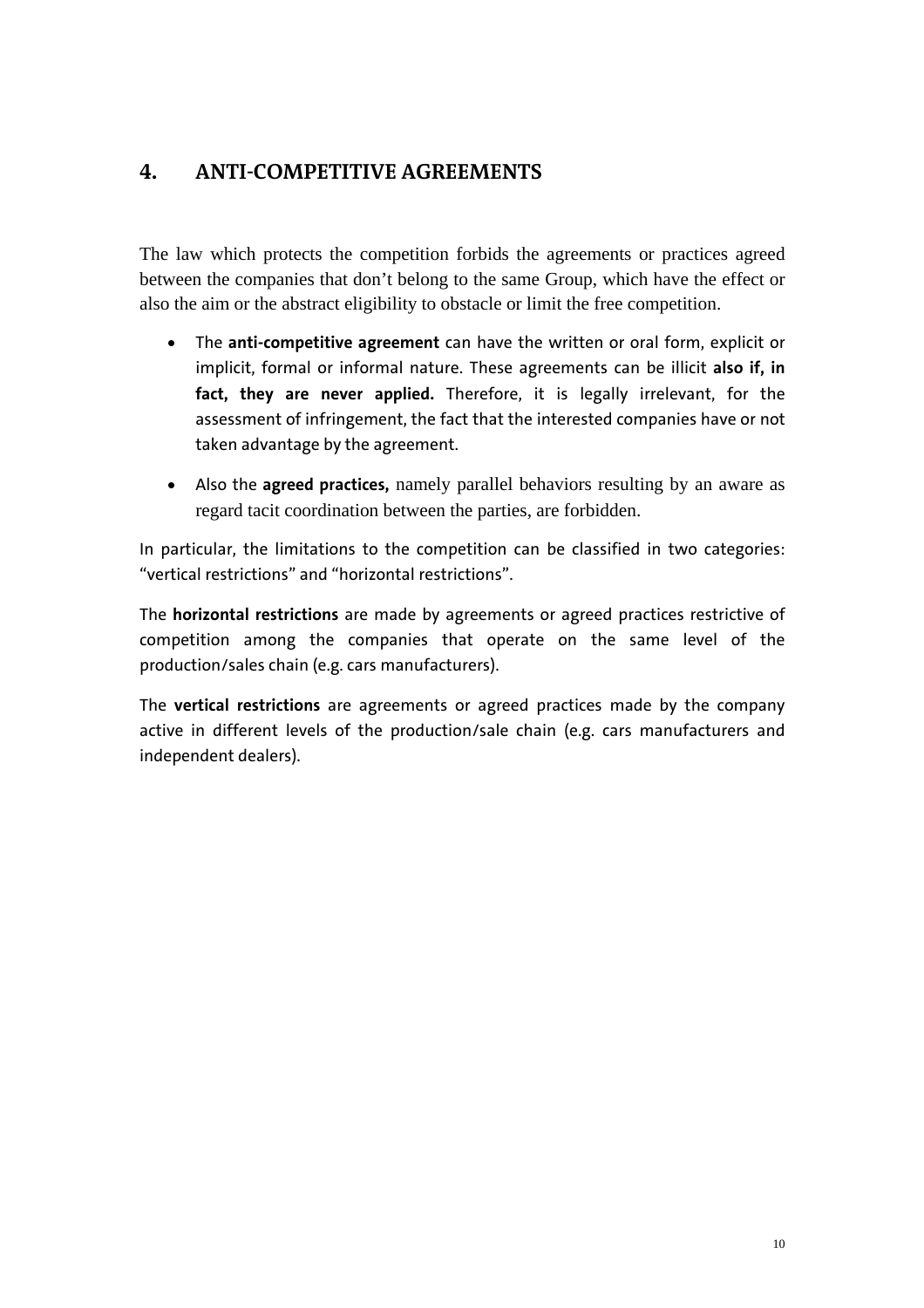# **HORIZONTAL RESTRICTIONS TO COMPETITION CONCERNING THE RELATIONS (DIRECT OR INDIRECT) WITH COMPETITORS**

- **Determination of the conditions/objectives of sale.** The VGI' s decisions about prices, volumes, objectives or results of sale don't have to be agreed for any reason or if only communicated or discussed with the competitors.
- **Participation to public tenders.** The participation (or not) to a public tender and the conditions concerning the offer don't have to be agreed or discussed with competitors (except the participation in ATI or RTI to discuss in advance with the legal function).
- **Exchanging information.** It does not have to be exchanged, directly or indirectly also through dealer and/or consultancy company any information that it is not genuinely public and that it is such as reduce uncertainty about the current or future commercial behavior.

# **ATTENTION TO:**

- *<u>Direct or indirect contacts with competitors:* **for more**</u> details go to letter a) point (v)
- **Trade associations activities**
- **Public announcements and statements.**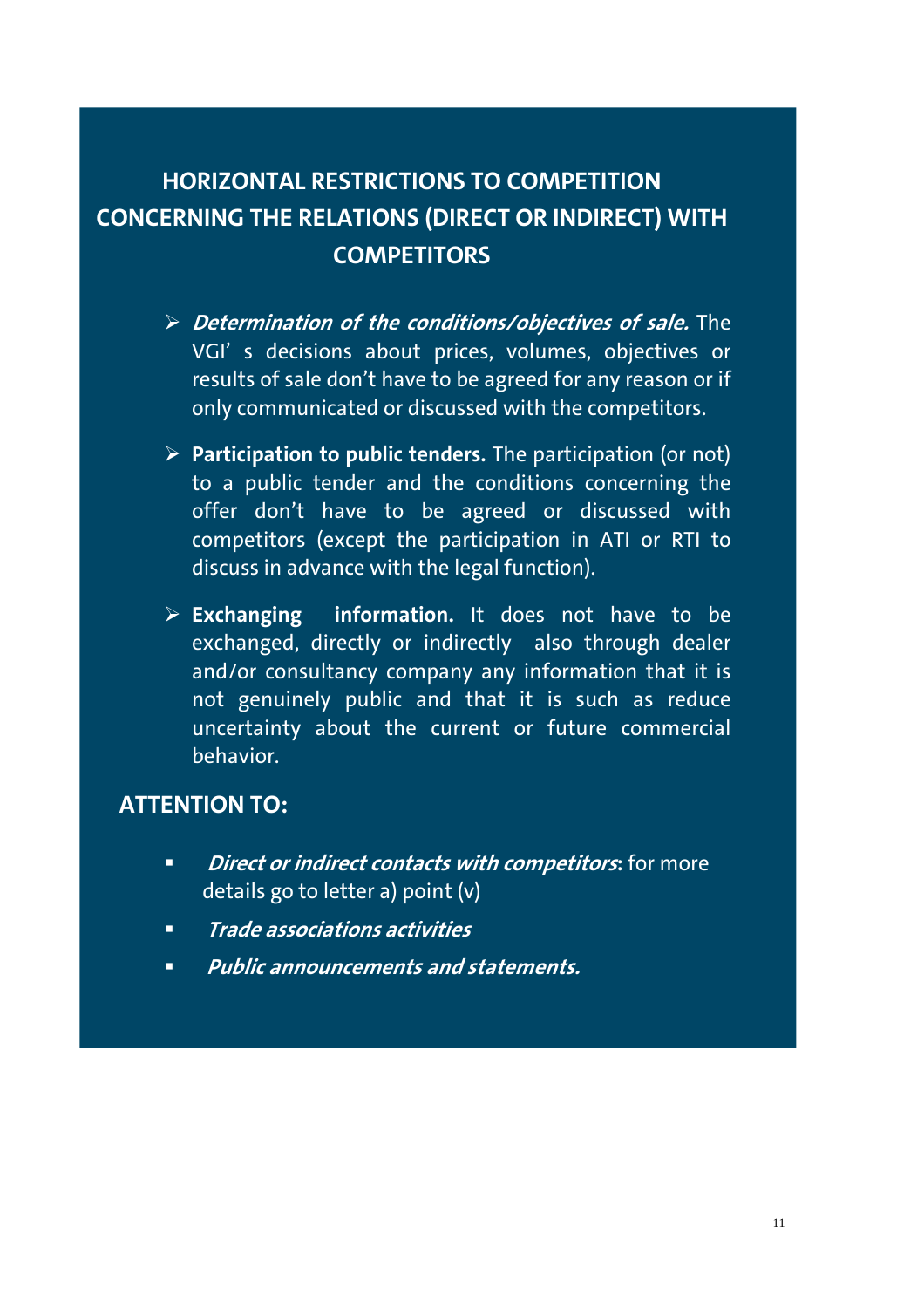#### a) Horizontal restrictions

#### (i.) Autonomy determination of prices and other sale conditions

Every company is free to establish and modify its own prices and other term and conditions of sale, as well as react to the behavior of the other active operator on the market

It is also lawful to use publicly available information about the competitors (e.g. published by the competitors on their own financial statement or on the advertising material accessible to everybody, or by third parties, e.g. Ministry of Transport).

However, it's absolutely forbidden agree with competitors:

- the prices of sale (included elements of the final price and/or discount),  $\bullet$
- volumes of sale.
- $\bullet$  shares of market
- however coordinate their sales conditions.

or exchange directly or indirectly information commercially relevant (for this, go to the point (iv) infra).

#### TO DO:

- $\checkmark$  Adopt autonomously decisions on the prices to be applied and the commercial objectives.
- $\checkmark$  Create and preserve a copy of internal documentation appropriate to show the autonomy of the commercial decisions taken, indicating the factors taken into consideration and documenting the timing of the decisional process.
- $\checkmark$  Consult the legal department before proceeding to a conclusion of any agreement with a competitor (that sometimes can be legal).

#### **NOT TO DO:**

Discuss (and even less agree) with one or more competitors about price policies, included some components of the final price (including discounts, dealer margins, methods for calculating the price).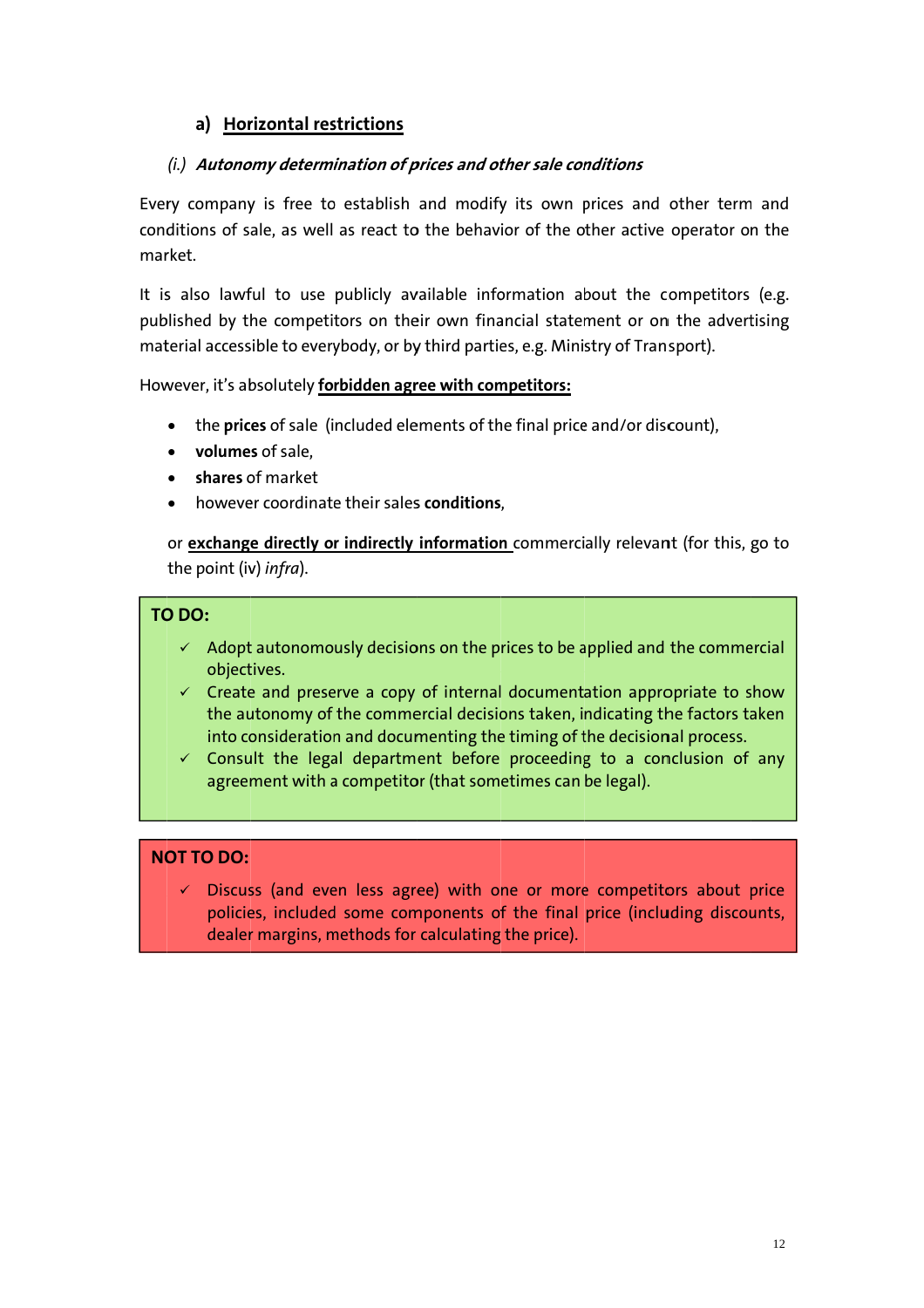#### What does it mean in practice?

#### Example.

A competitor suggests to raise the prices of the alloy wheels of a minimum percentage. The company is under pressure to reach the prefixed aims, and the agreement is not binding. Can you catch the opportunity?

No. This is a "cartel", namely the most serious anticompetitive agreement (in any form, oral or written). To act in contrast with antitrust law is never a VGI interest, also if at first sight the opportunity to reach the aim of more profits seems to be attractive.

#### (ii.) Market sharing

It is forbidden any agreement between competitors for:

- market division (in a geographical sense, but also the division of clients), and
- Predetermination or stabilization of market shares.

#### TO DO:

 $\checkmark$  Adopt autonomously its own decisions on how to structure its own commercial offer and objectives in the different geographical areas in relation to the different types of customers.

#### **NOT TO DO:**

 $\checkmark$  Discuss (even less agree) with one or more competitors the achievement or maintenance of certain market shares.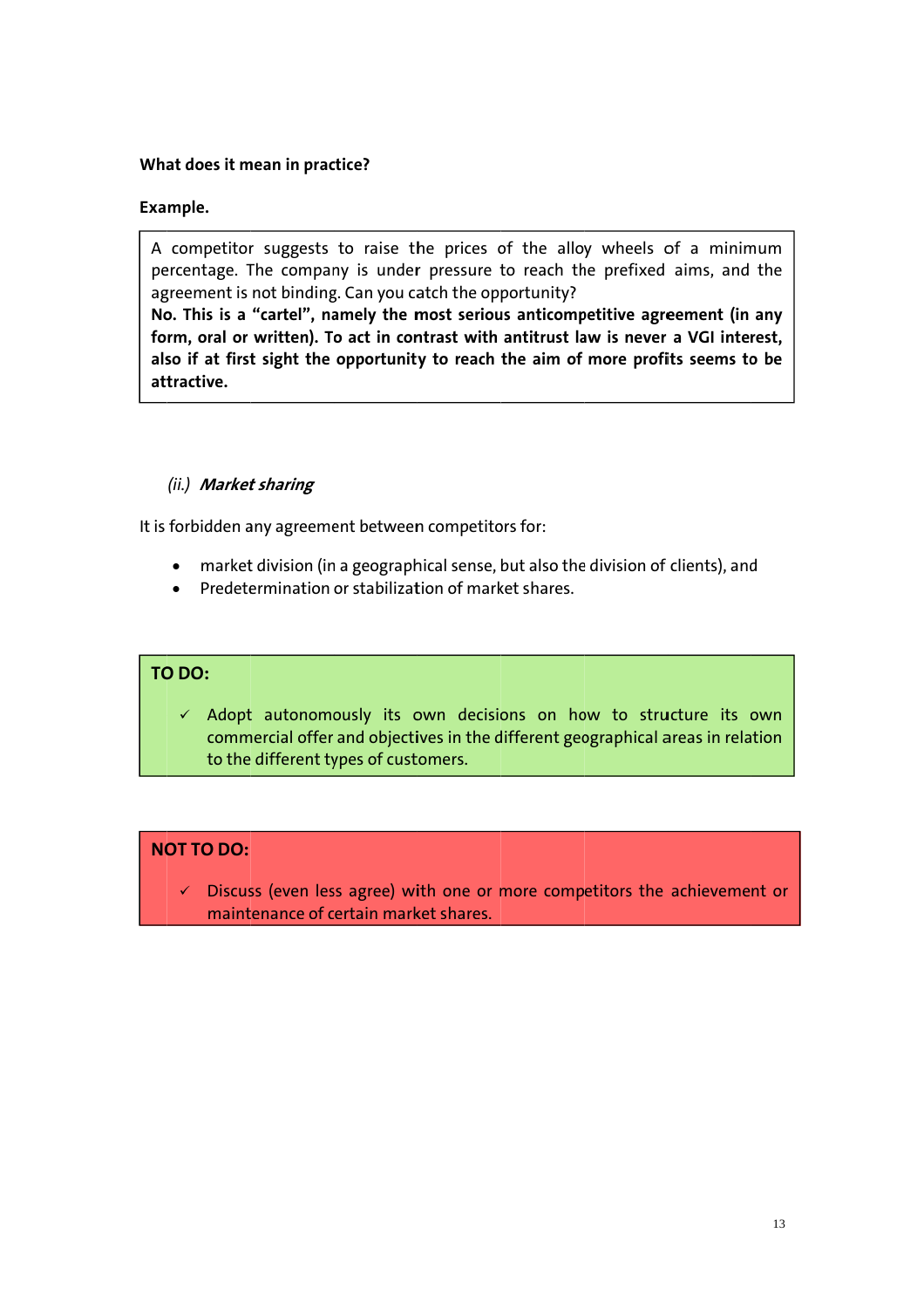#### (iii.) Bid-rigging

The main characteristic of public tender execution is that the participants have to prepare the respective offers in autonomous and independent way.

Consequently is forbidden any coordination in this regard (e.g. bid-rigging).

The cooperation with competitors could in some cases be lawful if it is objectively justified (for example, the appeal to ATI or RTI to satisfy technical requirements required by the contract specifications). However they are exceptional cases that have to be in advance discussed with legal department.

It is forbidden to discuss with one or more competitors, directly or through an intermediary (e.g. a dealer or a consultancy company), the decision to participate or not to a tender or the offer conditions. They are not allowed offers of convenience, faked or "symbolic".

#### TO DO:

- $\checkmark$  Adopt autonomously its own decisions about the preparation of the offer of tender.
- $\checkmark$  Consult in advance with legal department to evaluate the possible risks of combined offers/participation to consortia/ATI/RTI with competitors.

#### NOT TO DO:

 $\checkmark$  Discuss (even less agree) with one or more competitors the intention to participate or not participate to a future tender.

#### What does it mean in practice?

A competitor offers you a meeting to discuss the characteristics of tender specification. Can you accept the meeting proposal? No. Participate to this kind of meeting could be extremely serious.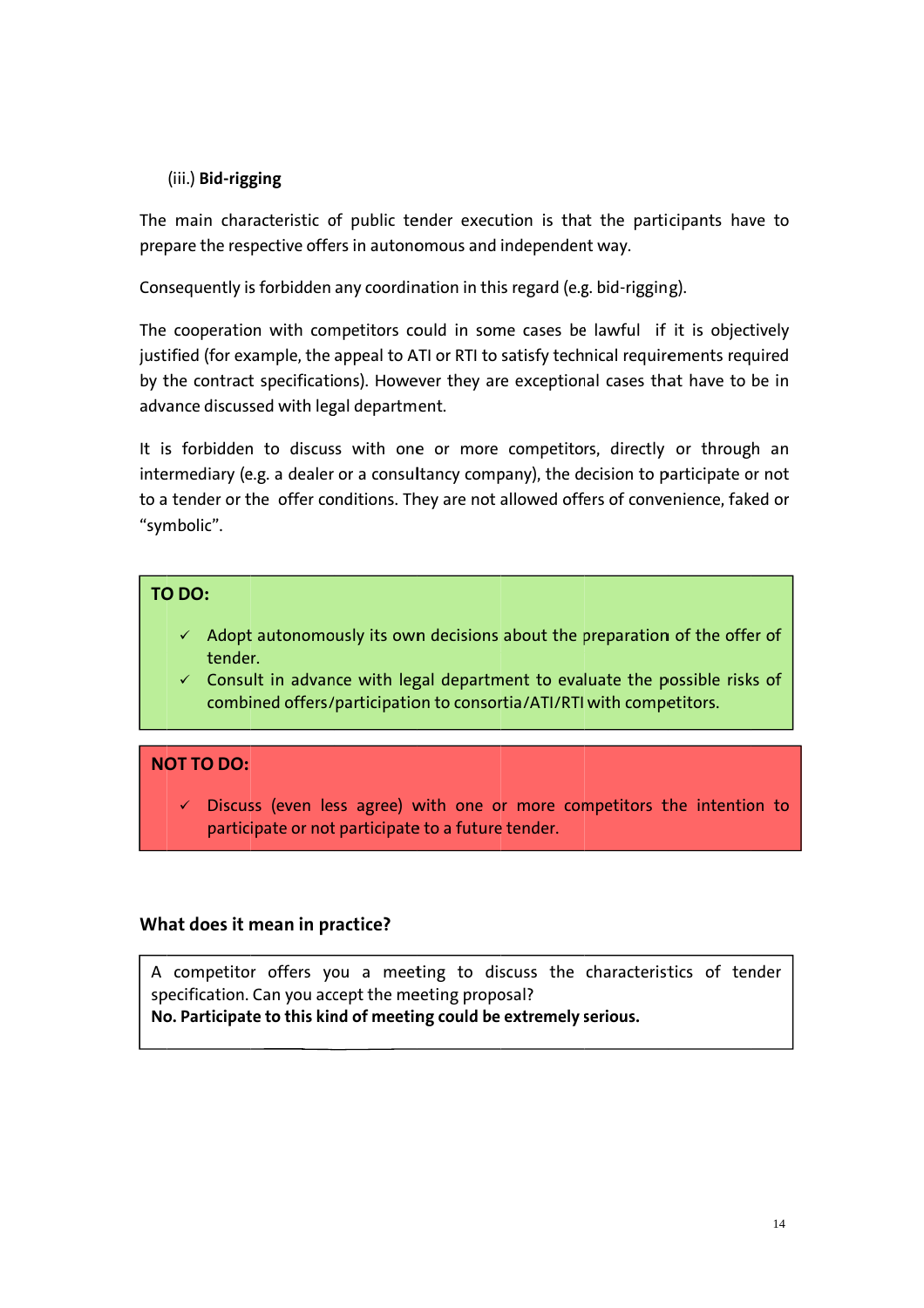#### *(iv.)* **Information exchanges**

As general rule, **It must not be exchanged directly or indirectly** (through third parties such as providers of services/consultancy company, trade associations, dealer or other commercial partner) **any commercial relevant information,** namely:

- Information not freely available in the whole market and to the consumers (**public genuinely**) and
- That can **reduce the uncertainty** about the commercial behavior of VGI and/or its competitors.

Also the episodic receipt of sensitive information can constitute an antitrust violation, regardless of the fact that the aim pursued is to compete in an aggressive way, e.g. having ascertained the sales aims of a competitor. In case you are recipient of a sensitive commercial information **the only possible protection is to refuse in a clearly and unequivocal way that information,** indicating that they have been canceled and they don't want to receive others similar information in the future.

The exchange of information can raise antitrust critical issues depending on the reference context.

#### (v.) **(Direct or indirect ) contacts with competitors.**

The direct contacts with competitors aren't forbidden and in many circumstances can result lawful. However, these direct contacts can be approached with extreme cautions because they show an high risk for antitrust point of view.

In fact, as indicated above, information non genuinely public cannot be exchanged with competitors that allow to draw conclusions about the present or future market behavior, e.g.:

- Determination prices strategy,
- Number of contracts,
- Sales aims,
- Future trend markets evaluation,
- New products launch,
- Predisposition of promotional campaign that are not spread to the public.

This rule is applicable no matter the way in which the information are transmitted (phone call, email, etc.) and the occasion that has made this transmission (informal lunches, casual meetings in a conference etc.).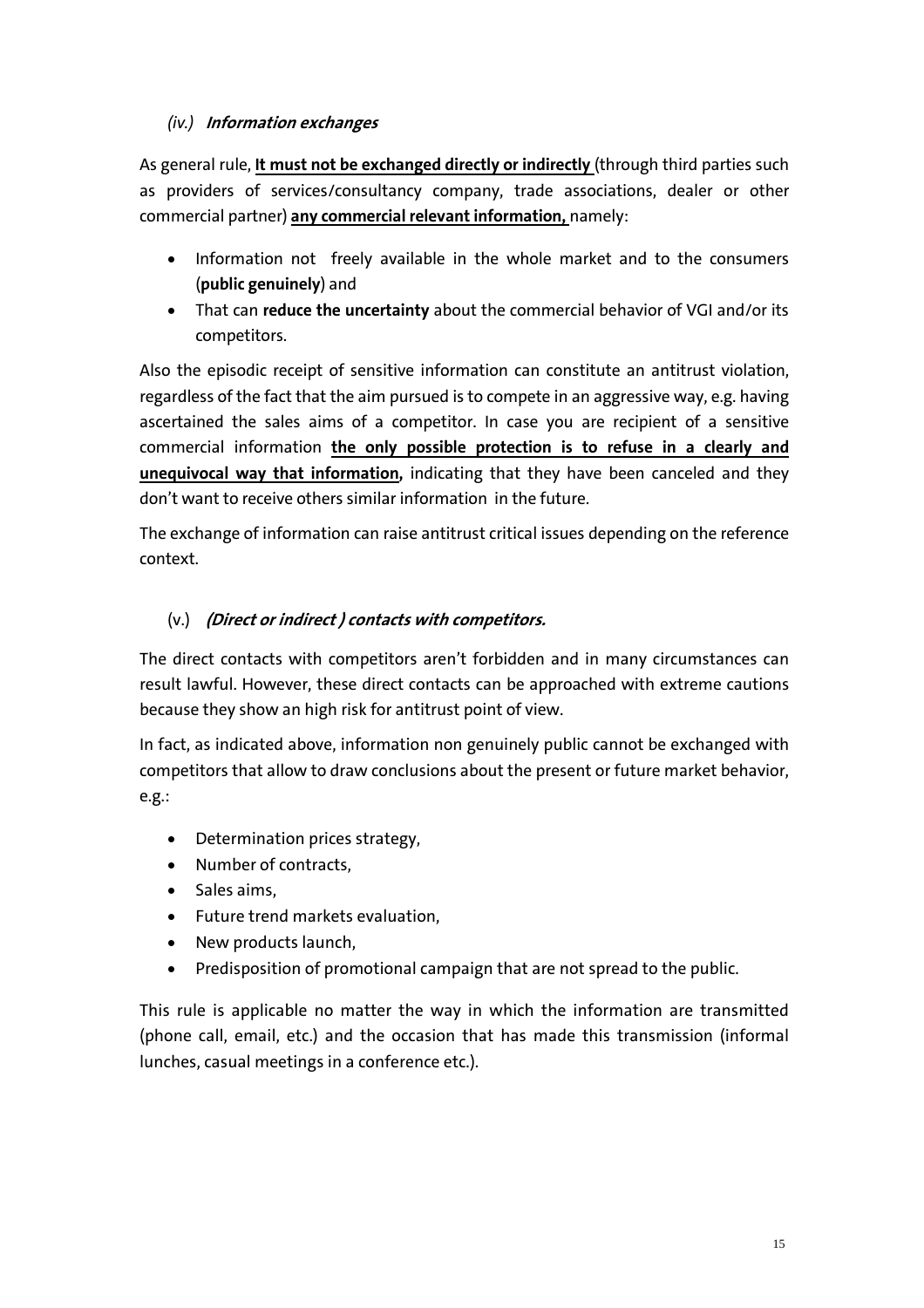The Antitrust Authorities evaluate the indirect exchanges of information (namely through the dealers, commercial partners or consultancy companies) as absolutely equivalent to the direct exchanges of information. **The use of an intermediary don't exclude the eventual liability of VGI and involve the same intermediary in the liability for the breach.**

It's possible, at certain conditions, to use **statistics and/or market studies** made by third parties. The content of this information has to be however

(i) result of **mistery shopping,** or

(ii) duly **aggregated/anonymized** in order to made impossible the attribution of granular information to a specific competitor.

The use of similar sources has to be always objected of previous valuation by legal function.

In any case, **all the contacts with the competiton have to be documented, included the private and/or casual**.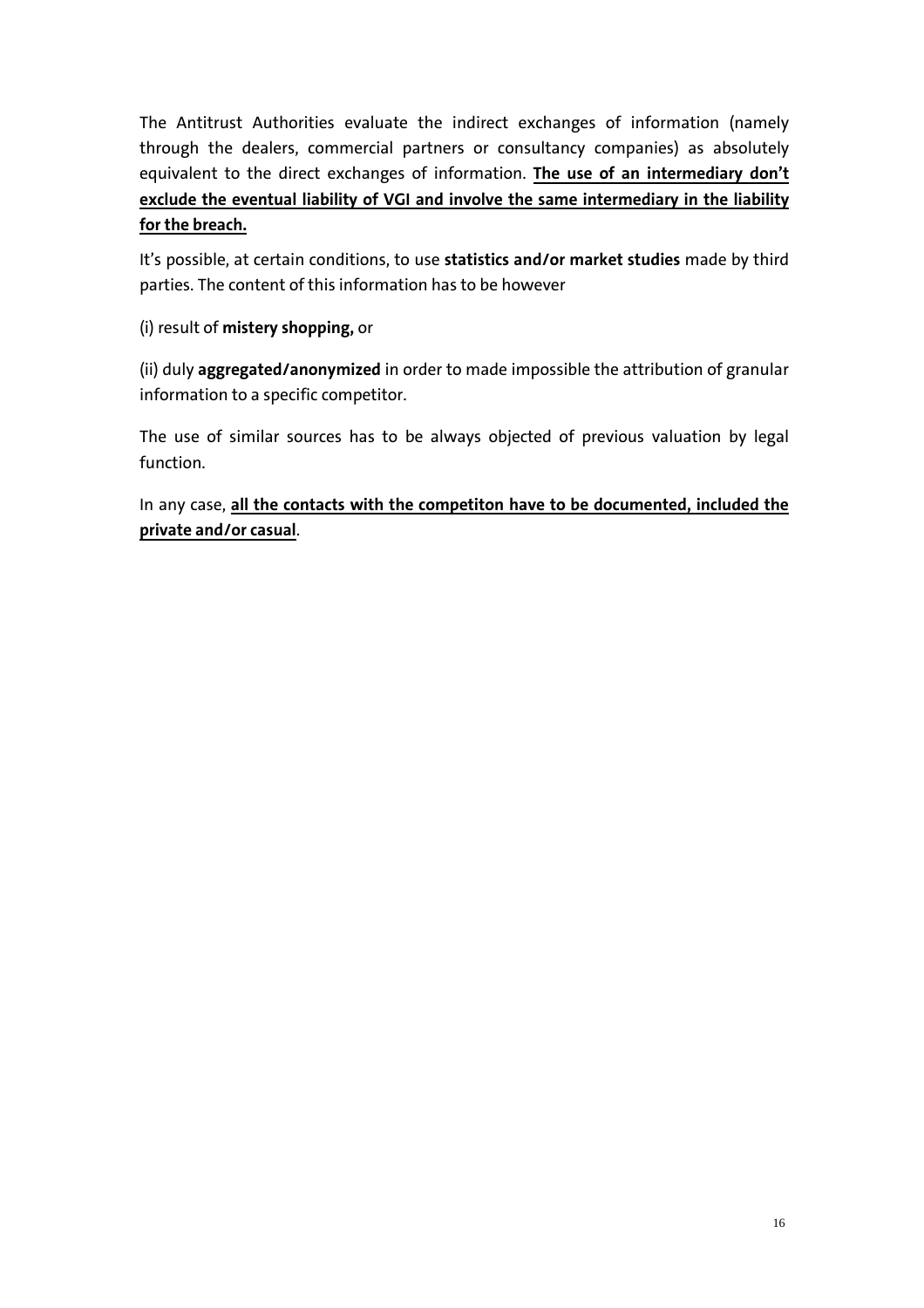#### TO DO:

- $\checkmark$  In case of contacts with competitors, they ensure that there is in advance an agenda to show that the purpose of the meeting has not anticompetitive aims.
- $\checkmark$  In case of meeting, it necessary to follow scrupulously the agenda.
- $\checkmark$  If it is received an inadequate communication by a competitor or a third party, as for example information about the contracts concluded in the current month or just an invite to exchange information, reject unequivocally this information (confirming that they have been canceled and they will not be considered).

#### **NOT TO DO:**

- $\checkmark$  Exchange sensitive commercial information with competitors (included discounts, dealer's margins, method for calculating the final price, sales objectives).
- $\checkmark$  Soliciting third parties to recover any type of information regarding the competitors (e.g. price strategy, technical circulars, sales aims).

#### What does it mean in practice?

#### **Examples**

A competitor's employee (former colleague) calls you to discuss the results achieved in the last month. Can you accept and/or share the information you have? NO. You have to answer that VGI doesn't want to receive these information.

You know that a dealer is multi-brand and has commercial relationships also with a competitor. Can you ask to send you informally a copy of competitor's technical circulars?

NO. A similar behavior is equal to a direct exchange of sensitive commercial information among competitors.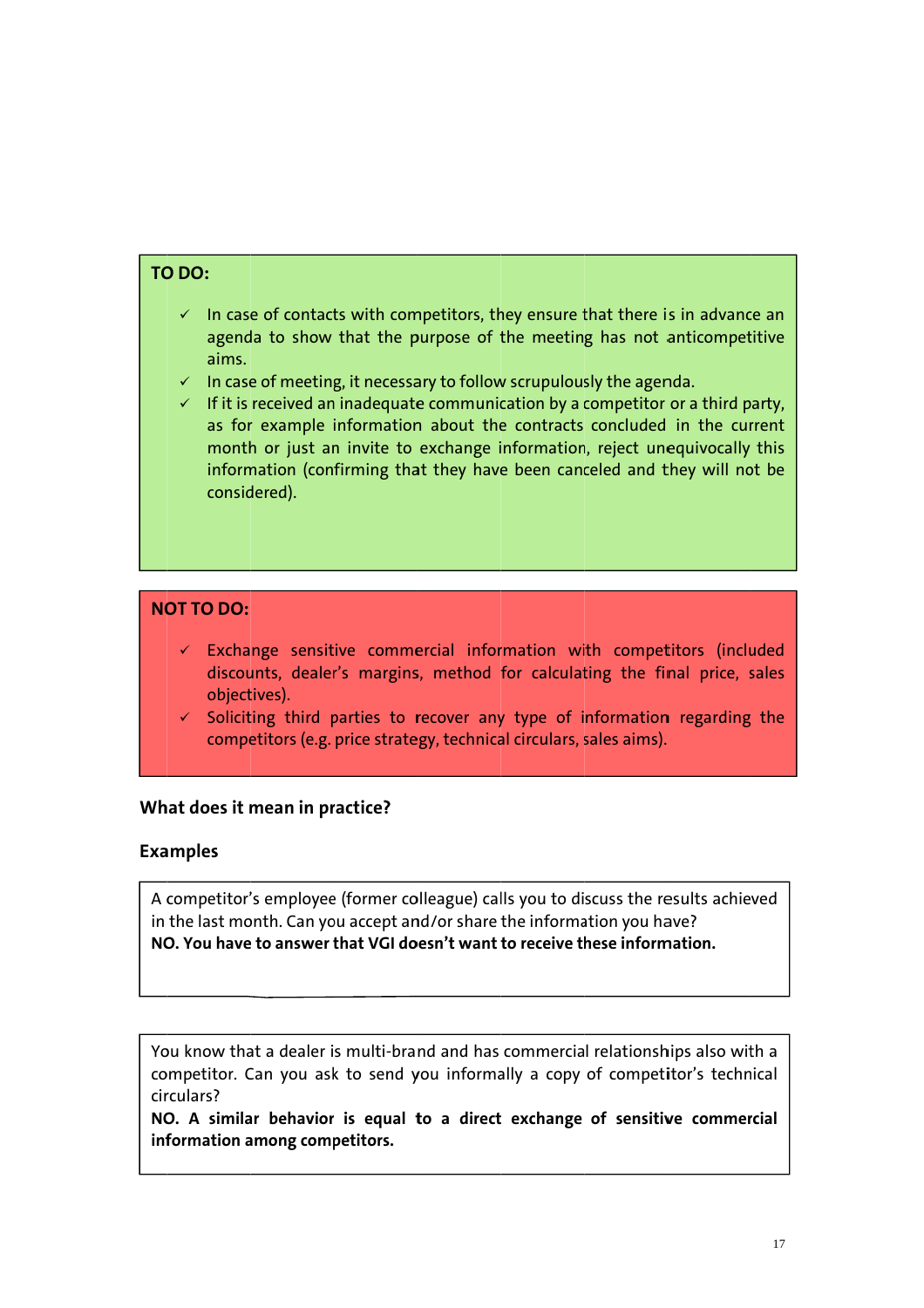#### *(vi.)* **Trade associations activity**

The trade associations have as their object the legitimate aim to protect the interests of the sector and promote the development. They can contribute also to the development of the standard that can improve the general efficiency of the sector concerned, also through the spreading of the statistics analysis and data of the market. In principle, the participation to the meetings organized by the trade associations or the adhesion to the system of statistic detection don't constitute, by itself, a violation of the laws for the protection of competition.

However, the trade associations create for their nature meeting opportunities and the contact between subjects that are among them direct competitors. Therefore, **it's necessary to manage this meetings with extreme caution.** 

During the associative meetings (or in the margin of them) they don't have to be exchanged, for any reason (or communicated or even just merely received also if they haven't been requested) sensitive commercial information. In particular:

- **Lacking a clear agenda or in doubt** about the compatibility with themes what will be presented/treated with the prohibition of exchanging with the competitors of commercial sensitive information, it's necessary to make a legal evaluation and refrain to participate;
- Where the participant to the meeting wants to make a written presentation or communicate the data and information about VGI or market, it is appropriate that the subject interested verify previously with the legal function the lacking of antitrust risks and/or way in which these risks are avoidable.

Furthermore, with specific reference to any statistic detection system or spread of data market by the trade association, considered that the exchange of sensitive commercial information determinates a violation of antitrust laws, it's necessary to make sure that the participation to this systems of statistic detection or spread of data has been object of previous approval by the legal function.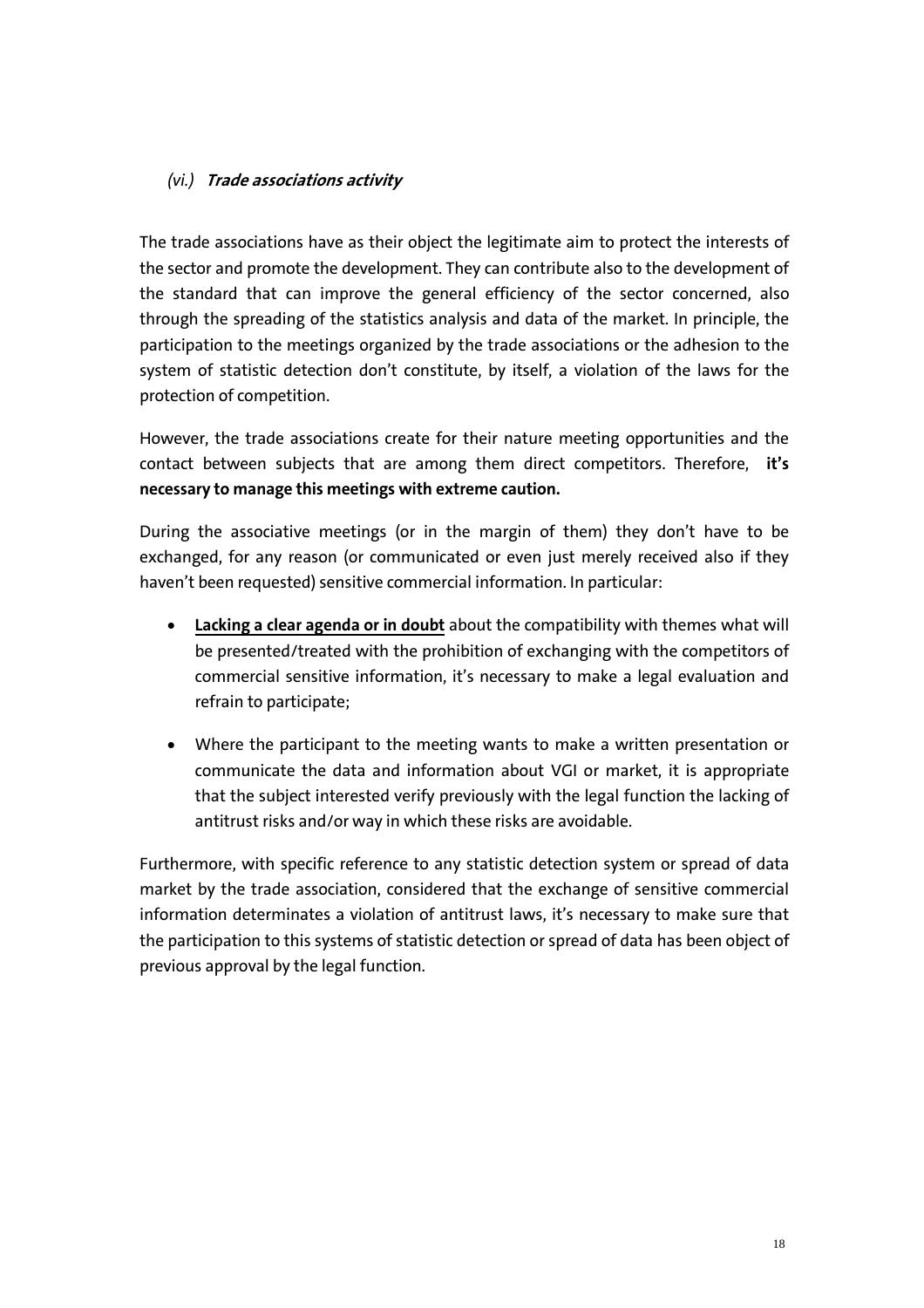#### TO DO:

- $\checkmark$  It is important that during any association meeting is respected the agenda prepared and distributed before the beginning of it. If any themes show possible antitrust critical issues, they have to consult the legal function and avoid to participate.
- $\checkmark$  If you consider that it has been begun a discussion about risk themes of violation of antitrust law (or if you have only a doubt that this can happen), the only way that allows to VGI to not to be accused of participating to a forbidden agreement among the competitors is to show immediately its own disagreement asking the verbalization.
- $\checkmark$  If this is not sufficient and the discussion continues, it is necessary to leave immediately the meeting (asking again to verbalise this).
- $\checkmark$  In this situation, you don't have to be worried to be too prudent.
- $\checkmark$  The participant to the associate meeting will have to ask the report of it, if this document is not sent to every participant within a certain reasonable period of time.
- $\checkmark$  The participant to the meeting will have to read carefully the report and make sure that is true to what is happened and they haven't used expression that can be interpreted in contrast with antitrust law.

#### **NOT TO DO:**

 $\checkmark$  Exchange sensitive commercial information in the margin of associate meetings, also if this is happened in an episodic and informal way.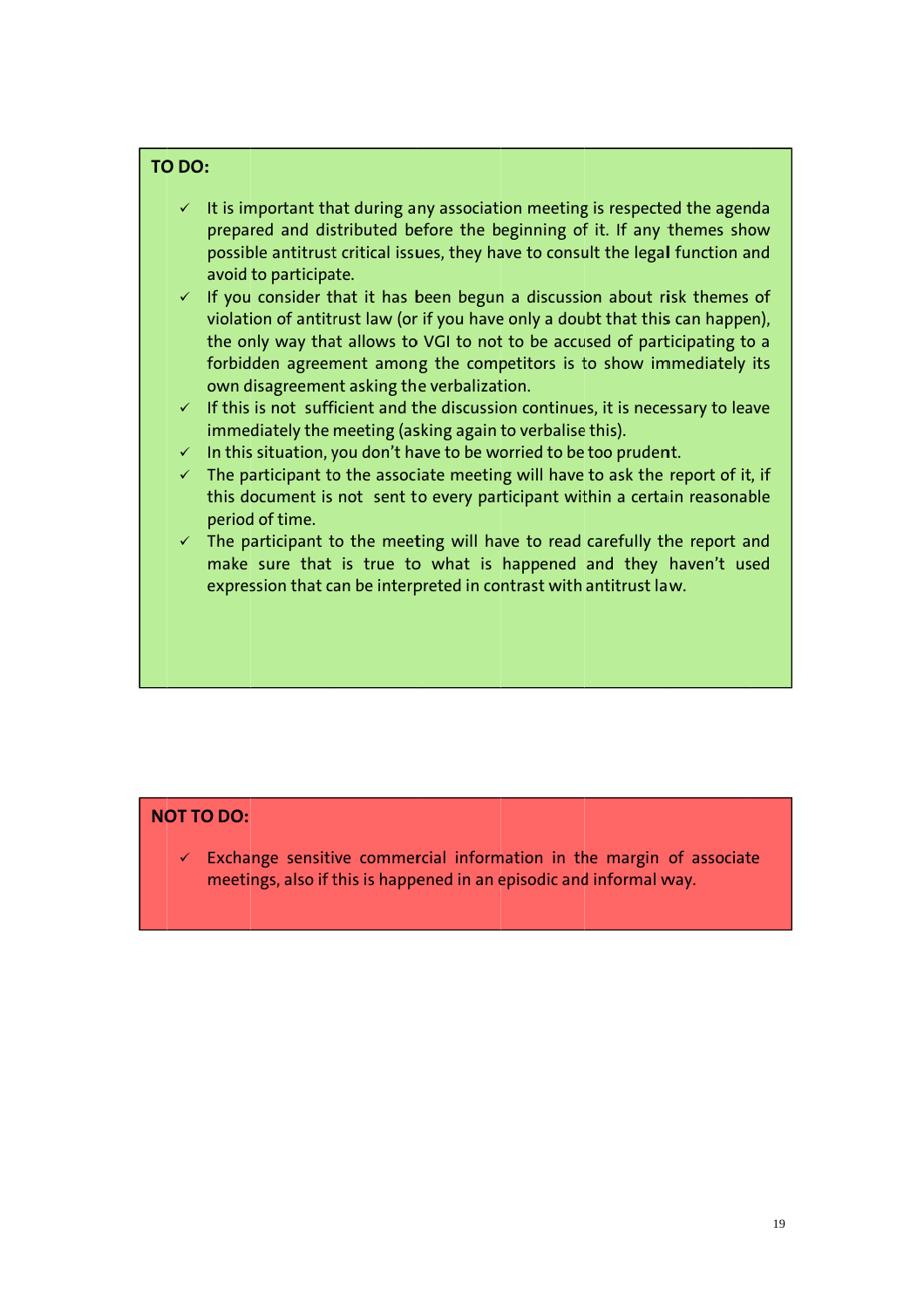#### (vii.) Announcements and public statements

Generally, the announcements to the press or the declaration published to its website about its own commercial future strategies (included the sales aims or possible price increase) should be avoided. Also generic declarations about the future trend of market have determined the antitrust investigation. Before to make public statements is therefore appropriate to contact previously the legal function.

VGI could be involved in an antitrust investigation only for having reacted to the public statements of a competitor about the future market trends, thus giving the possibility to support that the statements was a "signal" of coordination. It is, therefore, important to abstain to do (also internally) the statements of competitors, much less with competitors or in an associative context.

#### TO DO:

- $\checkmark$  Check any statements or announcements to the public about market themes with legal function to avoid possible critical antitrust issues.
- $\checkmark$  To keep track of the timing and of the reason of the implementation of own commercial decisions in order to show that they are taken independently by any public announces (potentially problematic in an antitrust context) of the competitors.

#### **NOT TO DO:**

- $\checkmark$  Make public statements in which are formulated suppositions about future market trends. In particular possible rise of the prices that are not irrevocably decided.
- $\checkmark$  Comment (also internally in VGI) any public statements of competitors.

#### What does it mean in practice?

#### **Example**

Regarding the newspaper you come across to a public statement of a competitor's CEO that indicate a probable future market recovery. How do you react? Don't comment the statement. In particular the articles DON'T have to be forwarded internally or much less to a competitor speculating on the possibility to increase the profits.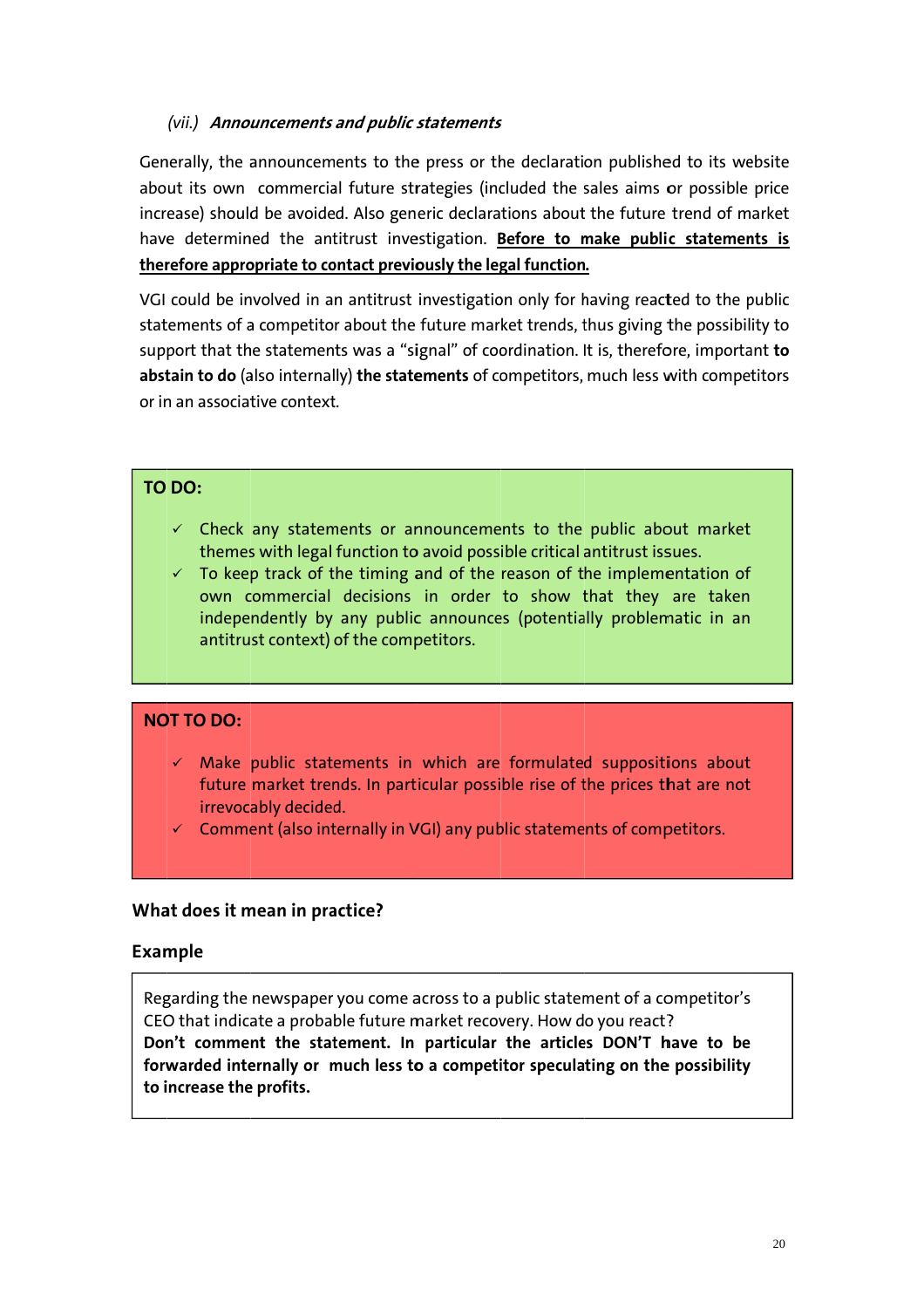# **VERTICAL RESTRICTIONS TO COMPETITION RELATED TO VGI RELATIONSHIP WITH SUPPLIERS, DEALERS AND COMMERCIAL PARTNERS**

Vertical competition restrictions concern the freedom of commercial partner and supplier to determinate the respective conditions of purchasing and sales. However are forbidden:

- $\triangleright$  Setting the prices of sales of independent dealer (included the minimum prices, profits, maximum percentages of discount);
- $\triangleright$  In a selective distribution system (namely in which the dealers are selected according quality parameters that require the satisfaction of minimum standards) concerning the retail trade. Are forbidden the limitation to the sales to the final customer, both from a territorial point of view and with reference to categories of customers;
- $\triangleright$  Different treatment of the dealers not justifiable according objective parameters (principle of non-discrimination).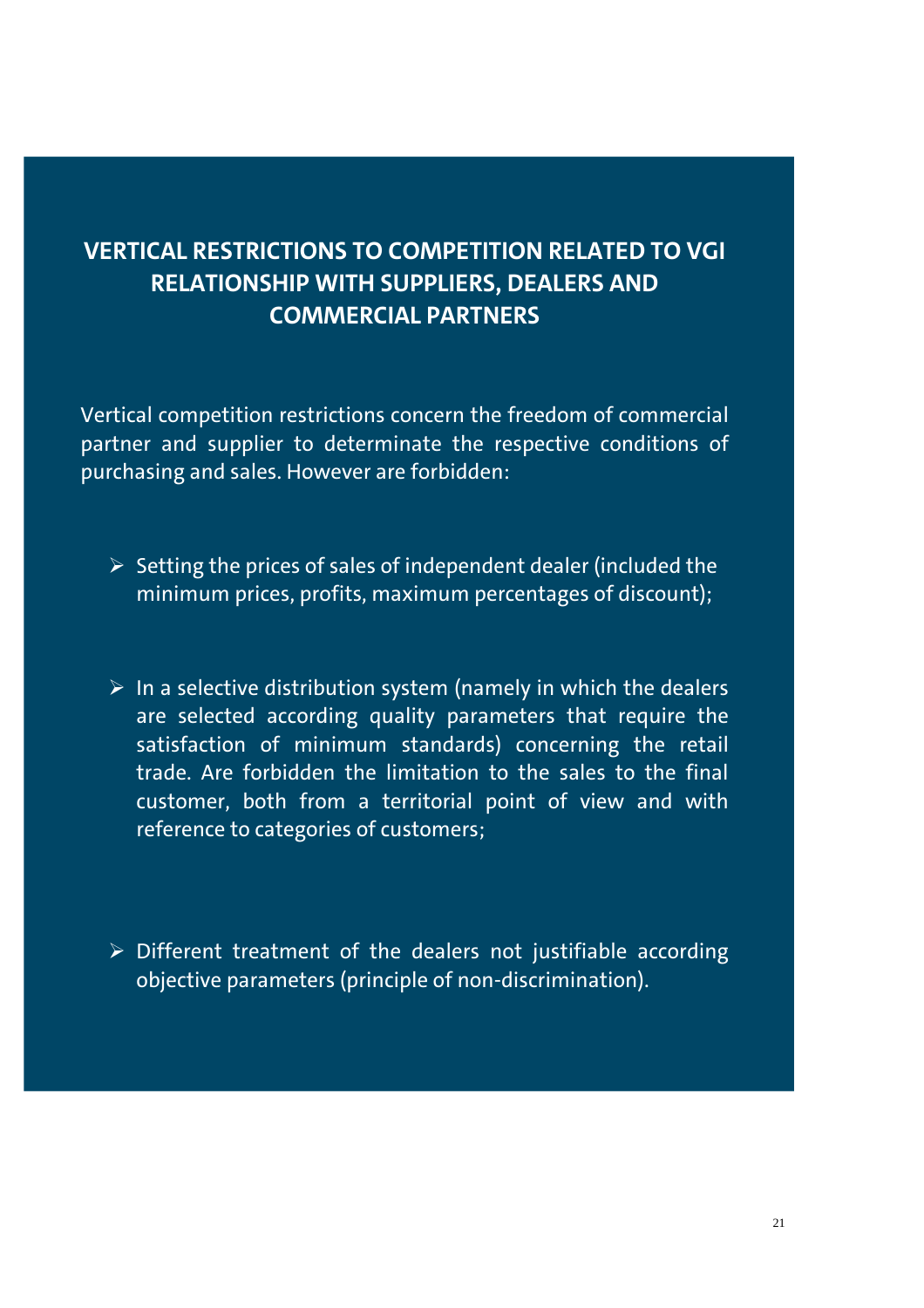#### **b) Vertical restrictions**

The agreements with supplier, dealers or commercial partners upstream or downstream of the distribution chain (e.g. the service partners) can be critical from antitrust point of view if they circumscribe the freedom to determinate autonomously the conditions of purchasing or sales. The antitrust evaluation of these agreements can often be complex and depends on the market shares of the parties and, in general, from the market structure. **Before stipulating similar agreements is therefore necessary to involve the legal function.** 

However it is important to take into account that the following behavior are generally forbidden:

- **Setting the price of sales** (or the minimum prices, profits, maximum percentage of discount) applicable by the independent dealer. Also the non-binding recommendation, if accompanied by the constant monitoring and by follow-up with the dealer that don't respect them, can be valuated critically by antitrust authority;
- **in the system of selective distribution regarding the retail, impose limitation to the sales to final customer** (from a territorial point of view or with reference to determinate customer category). Remain the possibility to forbid to the dealer that belong to a selective distribution system of (i) doing his own activity in a place not authorized, and (ii) resale to other distributors that don't belong to the authorized network. Outside the selective distribution system, the dealer have to remain free to accept request of purchase not actively solicited also if they come from different areas (or customer categories) from the other assigned (**possibility of so-called passive sales)**;
- **differentiated treatment of dealers** non justifiable on the basis of (documented) objectives parameters. For example, initiatives aimed at offer particular conditions to determinate dealers that could be interpreted as an alteration of the capacity of the dealer to compete with other dealer of the same brand. These initiative, if not justified on the basis of **objectives and verifiable criterions** (e.g. volumes, financial solidity of the dealer), can constitute a competition restriction that is forbidden. Consult preventively the legal function.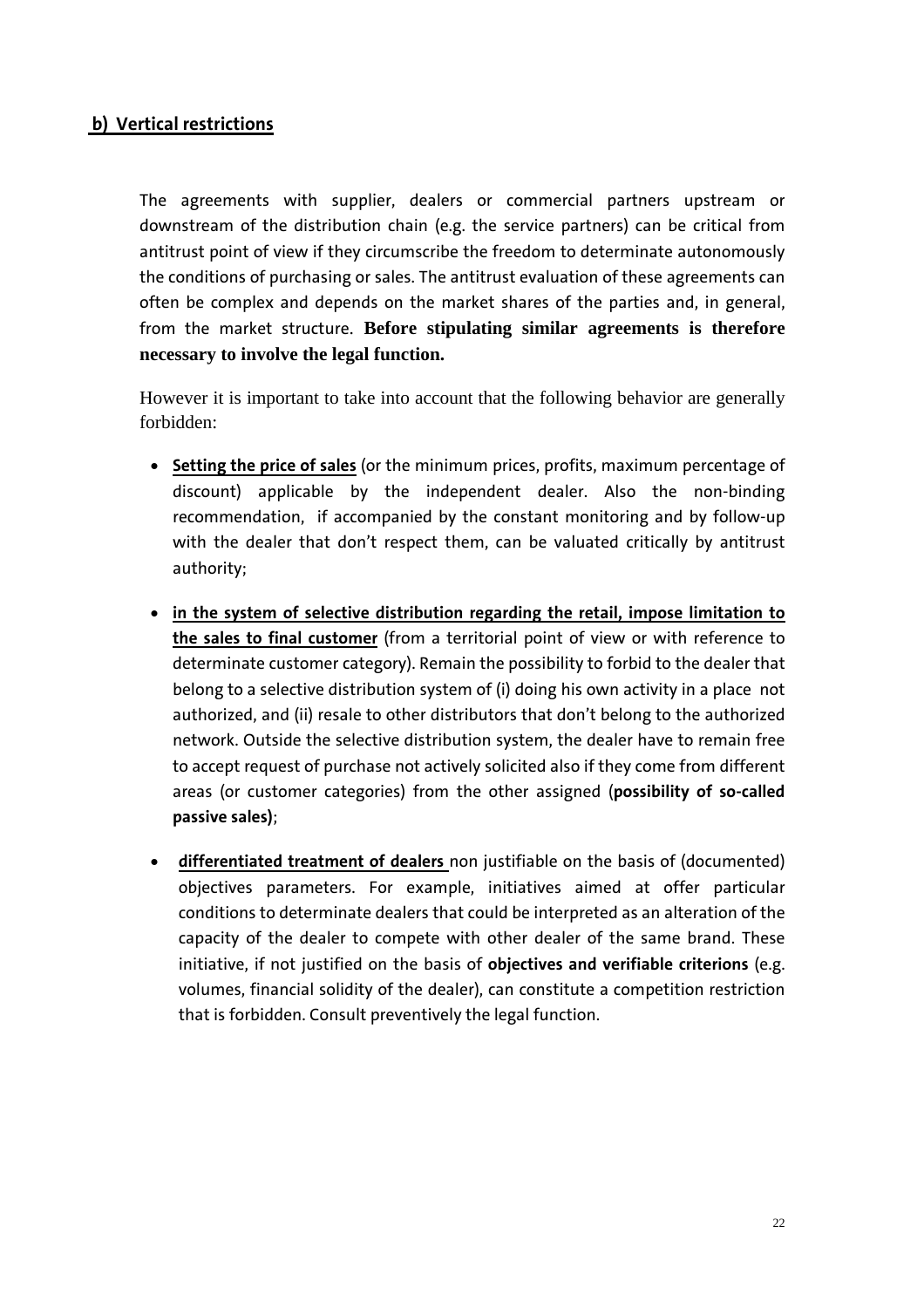#### TO DO:

- $\checkmark$  Consult the legal function before proceeding to the conclusion of a vertical restrictive agreement of the freedom of purchasing or selling, especially if it contains an exclusivity clause or directions about the mode of determinations of prices of sales.
- $\checkmark$  Accompany any indication to the dealers in prices of sales area, mentioning unequivocally the fact that they are suggested prices notwithstanding the full discretion of the dealer in the determination of prices of sales.
- $\checkmark$  It is possible to conduct in independent way a monitoring of prices practiced actually by the dealer, but without interfering in the freedom determination in this respect.
- $\checkmark$  It is generally possible to set the maximum prices of sales.
- $\checkmark$  Limit the detail of information that every dealer can obtain about the performances of other dealers (or its competitors).
- $\checkmark$  Make sure that entirely there is track of the objective criterions used for the identification of the dealers who receive offers particularly favorable (e.g. criterion based on solidity economic parametres.

#### **NOT TO DO:**

- $\checkmark$  Set the minimum prices of sales or the profits or the maximum discount applicable by the dealers.
- $\checkmark$  Explicitly or implicitly "call up to order" a dealer because it has refused to join the recommendations made about the prices of sales. Also the merely communication of the results of monitoring made by VGI can be valuated negatively by the antitrust authority in presence of other evidence.
- $\checkmark$  Use in the communications (also internal) any expression that can be misunderstood by the antitrust authority as limitation to the freedom of the dealer to determinate the prices of sales, as for example the reference to "fixed margins" or "minimum prices".
- $\checkmark$  Use incentives/disincentives to induce a dealer to applicate the prices of sales suggested.
- $\checkmark$  Limit (also de facto, e.g. through a "call up to order") the possibility for the dealer to answer positively to the orders which come from customers based outside its geographic area of reference.
- $\checkmark$  Treat in different manner the dealers. If this is not justifiable on the basis of objective demonstrable parameters (e.g. volumes/model purchased, economical/financial solidity).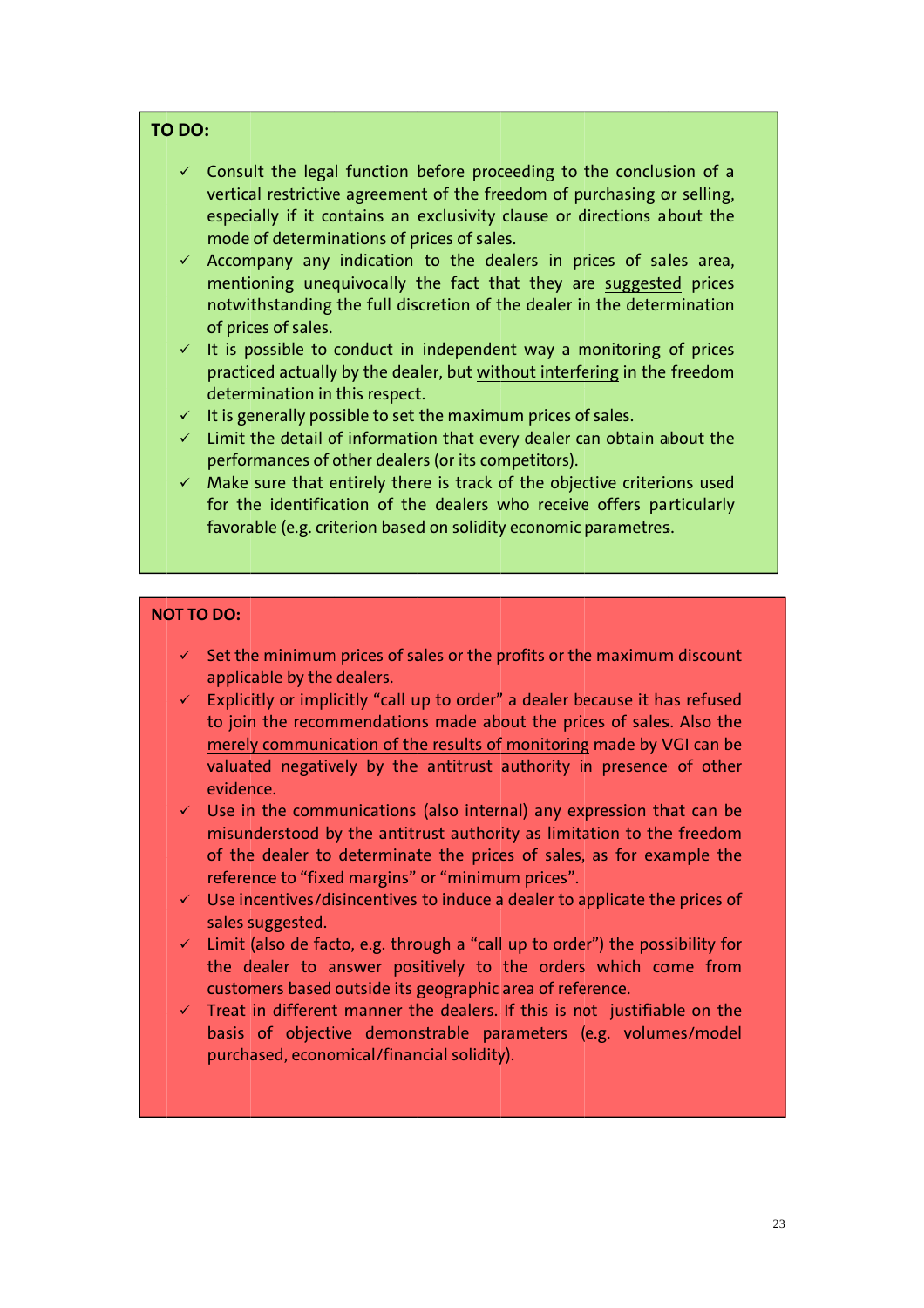#### **What does it mean in practice?**

#### **Examples**

A dealer refers you that another dealer VGI has begun to sell vehicles outside their habitual geographic area of reference, asking to you to do something to stuck it. Can you act?

**NO. The dealers have to remain completely free to sell to their customer localized outside their geographical area in which they usually focus their commercial efforts. It has to be avoided any term that can be misunderstood by the antitrust authority e.g. references to the "invasion" by a dealer to a certain geographic area.** 

To achieve the volume targets you want to launch a "push action", that establishes particular incentives of purchase – with a limited temporal validity – exclusively for that dealers that have shown a particular financial solidity. Can you purpose a similar initiative?

**YES. However the "push action" have to be purposed to all dealers that are in similar economic/financial conditions, previously identified in written form according objective verifiable parameters.**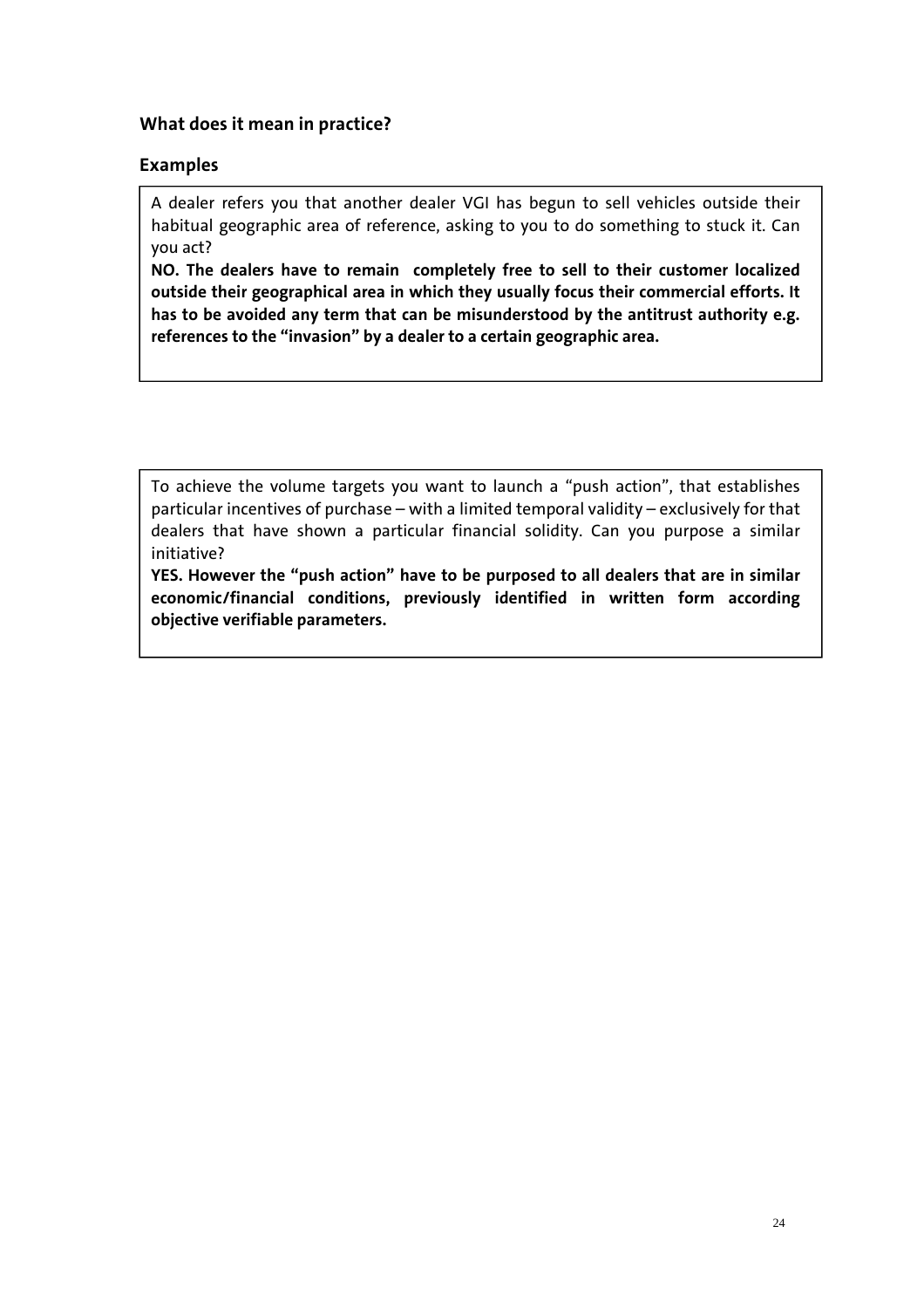# **It is forbidden the abuse of dominant position**

The markets are defined by the Antitrust Authority with reference to all goods or services that the customer consider, in a determinate homogeneous geographic area, replaceable in case of price variation.

Generally, specifically to the automotive sector, the Antitrust Authorities segment the market on the basis of the performances, dimensions and price, distinguishing for example between: minicar; small cars; medium cars; big cars; prestigious and representation cars; luxury car; sport car; multipurpose car; suv and off road.

If in a relevant market VGI gets a significant market share that can allow to adopt commercial policies only relatively conditioned by competitor's strategies and by the customer's choices (so called market power) It should be subject to a "special liability" that would forbid to adopt determinate behavior (prejudicial for the development of competition or for the consumer) that instead the other companies are free to realize.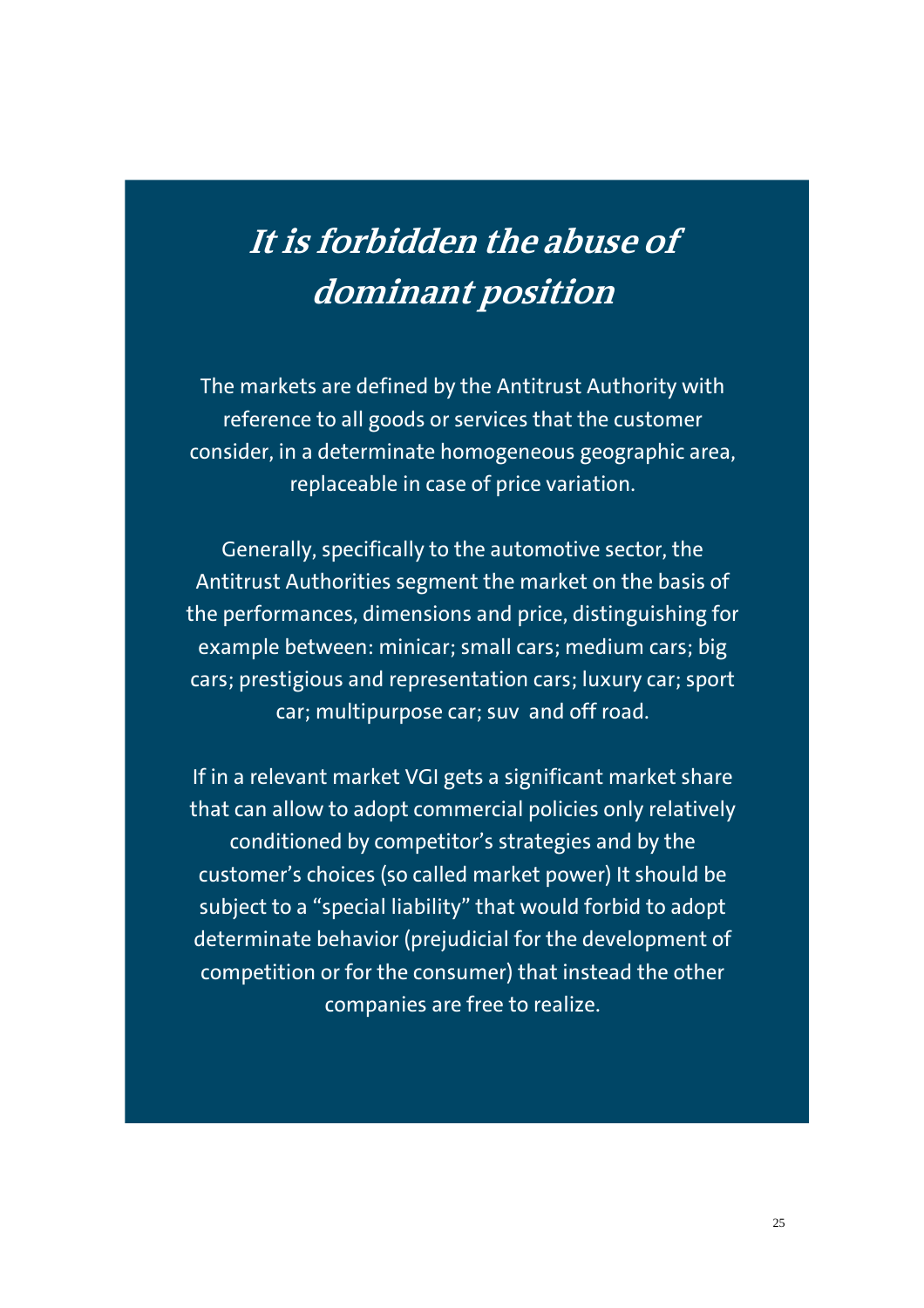## **5. DOMINANT POSITION ABUSE**

The companies that have dominant position in a determinate market have a special liability that limits the commercial autonomy. This implies that behaviors normally perfectly lawful can constitute a breach of antitrust law if realized by a dominant subject (typically, a dominant position is improbable under a market share of 40%).

In principle, to the companies in dominant position is forbidden, for example and nonexhaustive:

- oblige a client to purchase more products and services than the quantity he wanted to purchase (so called tying or bundling);
- refuse a supply of a determinate product or service if it is not on the basis of objective reasons:
- practice prices artificially high or low in order to obstacle the entry or expansion of competitors;
- apply discounts that create loyalty or exclude, however non-justifiable on the basis of objective parameters (e.g. in relation to purchased volumes).

The possibility that VGI has a dominant position in a specific market requires an analysis case by case. Higher is the market share and its concentration, higher it has to be the attention. In case of doubts contact the legal function.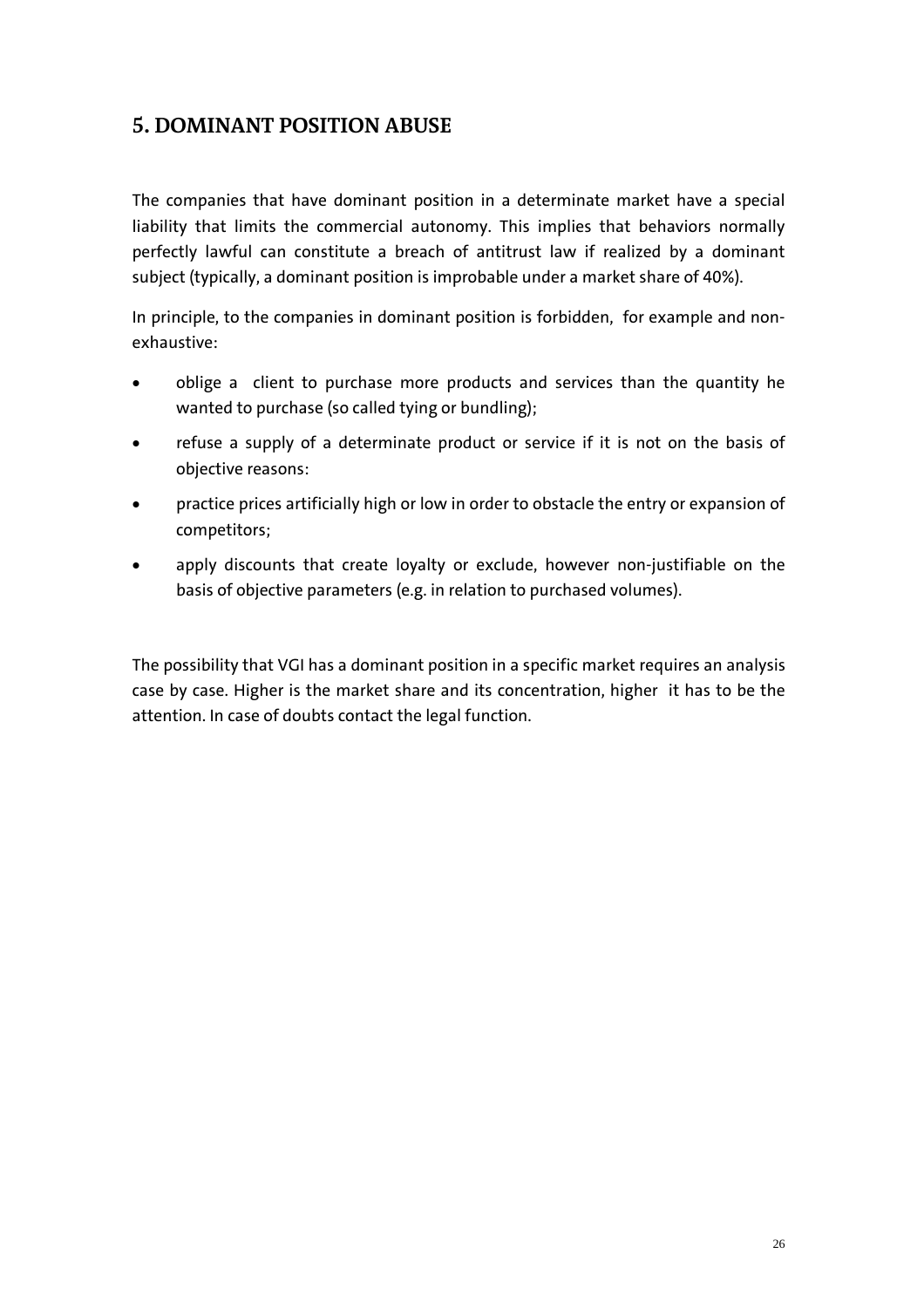# **Drafting the documents**

When you draft a document or write or answer to an email imagine that an antitrust employee is behind you and reads what and how you communicate!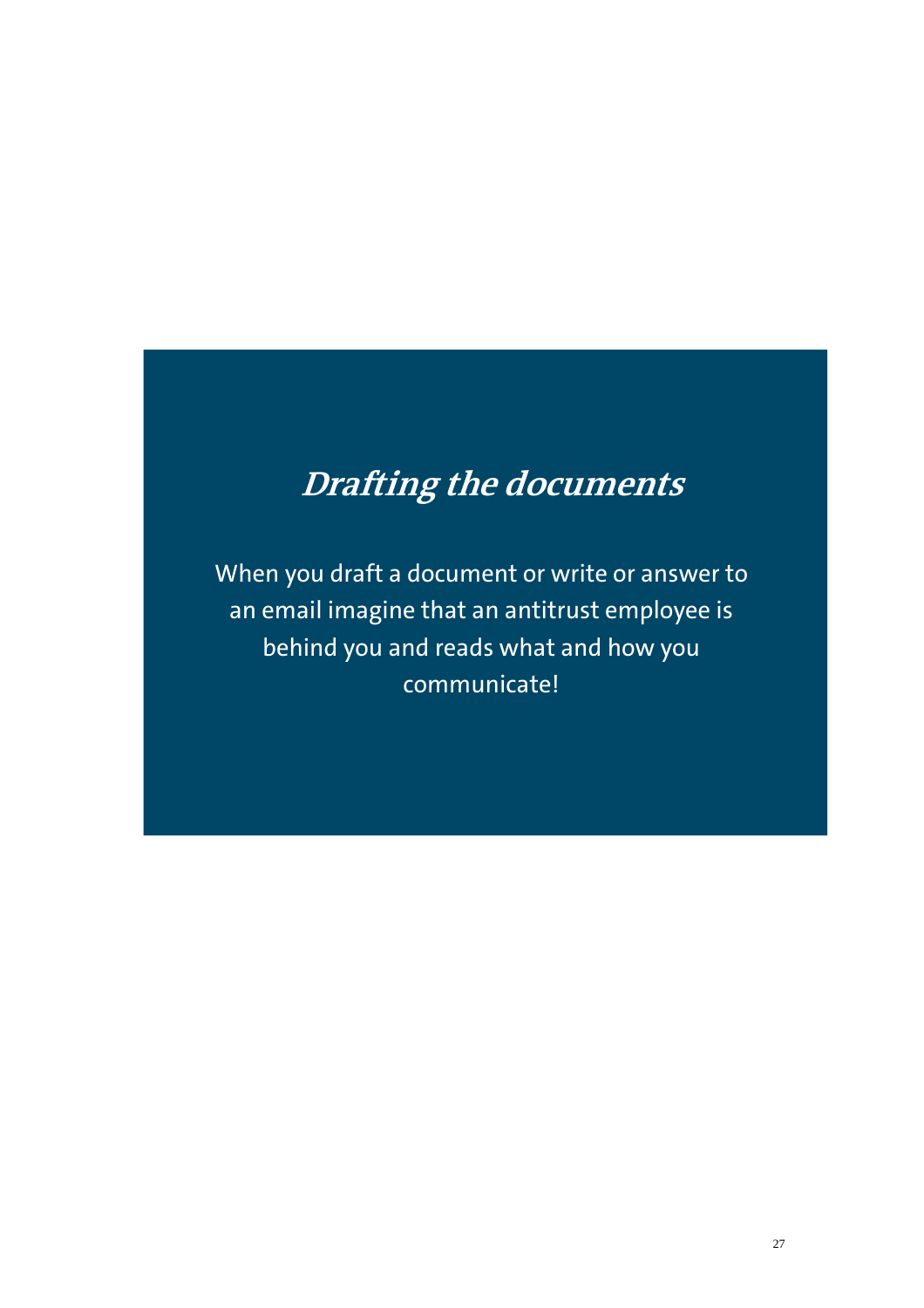## **6. CREATION AND STORAGE OF DOCUMENTS**

Low attention to the expressions used in the commercial communication and/in correspondence and internal documentation could damage very seriously VGI, creating the false perception that unlawful behaviors have been put in place.

The Antitrust Authorities have wide powers of inspection (see point 7) and can obtain copy of documents many years later their creation.

Also if the use of an appropriate terminology will not protect the group companies in case of the activity described is effectively unlawful, the adoption of a unprecise language could make it seem unlawful some behaviors that really are not unlawful.

It is extremely difficult convince  $ex - post$  the Authorities that an inappropriate expression does not reflect the effective behavior of VGI. Therefore, it is necessary to pay much attention to the draft of documents, considering always that could subsequently be used by Antitrust Authorities during the investigations.

However it is always advisable to not destroy documents o electronic files only because it is believed that they can contain harmful or dangerous information.

This destruction can aggravate more the position of VGI in its relationships with **Antitrust Authorities.** 

#### TO DO:

- $\checkmark$  In any case a document or presentation also if it is a draft or for internal use - indicate always the source (right) of the information/data used.
- $\checkmark$  Draft any document (also the drafts not definitive) as if it should been provided later a copy to Antitrust Authority
- $\checkmark$  Pay attention to the email and attachments. Also if they have been canceled, the IT expert of Antitrust Authorities can recover them. Furthermore, the recipient can have kept it and/or subsequently forwarded.

#### **NOT TO DO:**

- $\checkmark$  Use expression unclear on ambiguous that can create false impression that the information have been got by, or with consent of, a competitor (e.g. "I have known from a safe source...")
- $\checkmark$  Speculate about the lawfulness or not of a determinate behavior.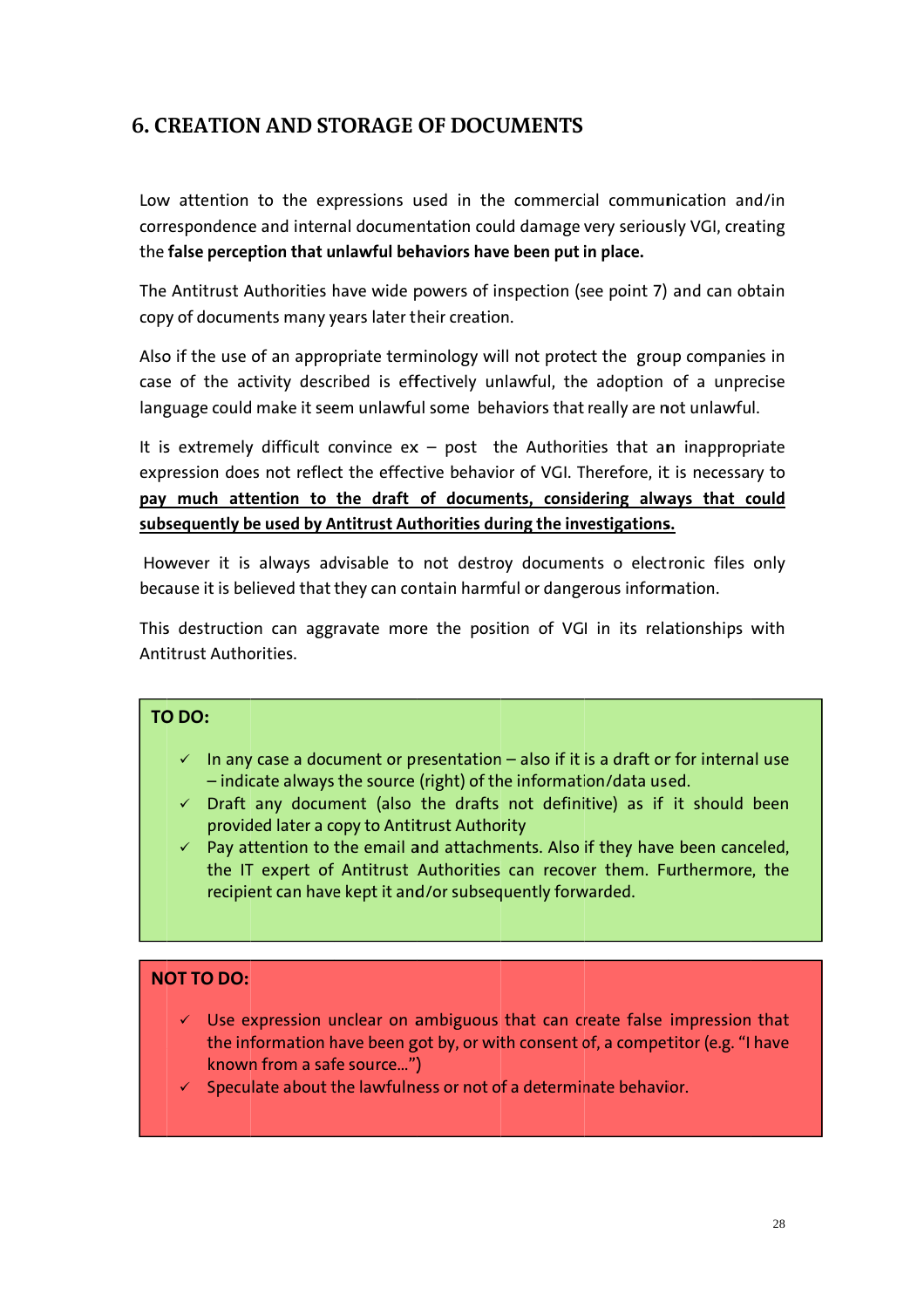#### **What does it mean in practice?**

#### **Examples**

A dealer transmits a competitor's estimate after it anticipates you on the phone that the aim of the forward is to obtain sales conditions more favorable by VGI in order to be able to formulate a competitive offer to the final client. How do you document the legal nature of this information exchange?

**It is essential to take note at the moment of the reception how and who the estimate has been obtained, giving notice of the legal dynamic pro-competition.** 

You took advantage by the "open day" of a competitor dealer in order to get information about their commercial prices/offers currently applied. You do a presentation for internal use to show the results of this activity. How do you prepare the document?

**It is essential to indicate always the source of own information and clarify when are estimates and/or projection made on the basis of publicly available information.**